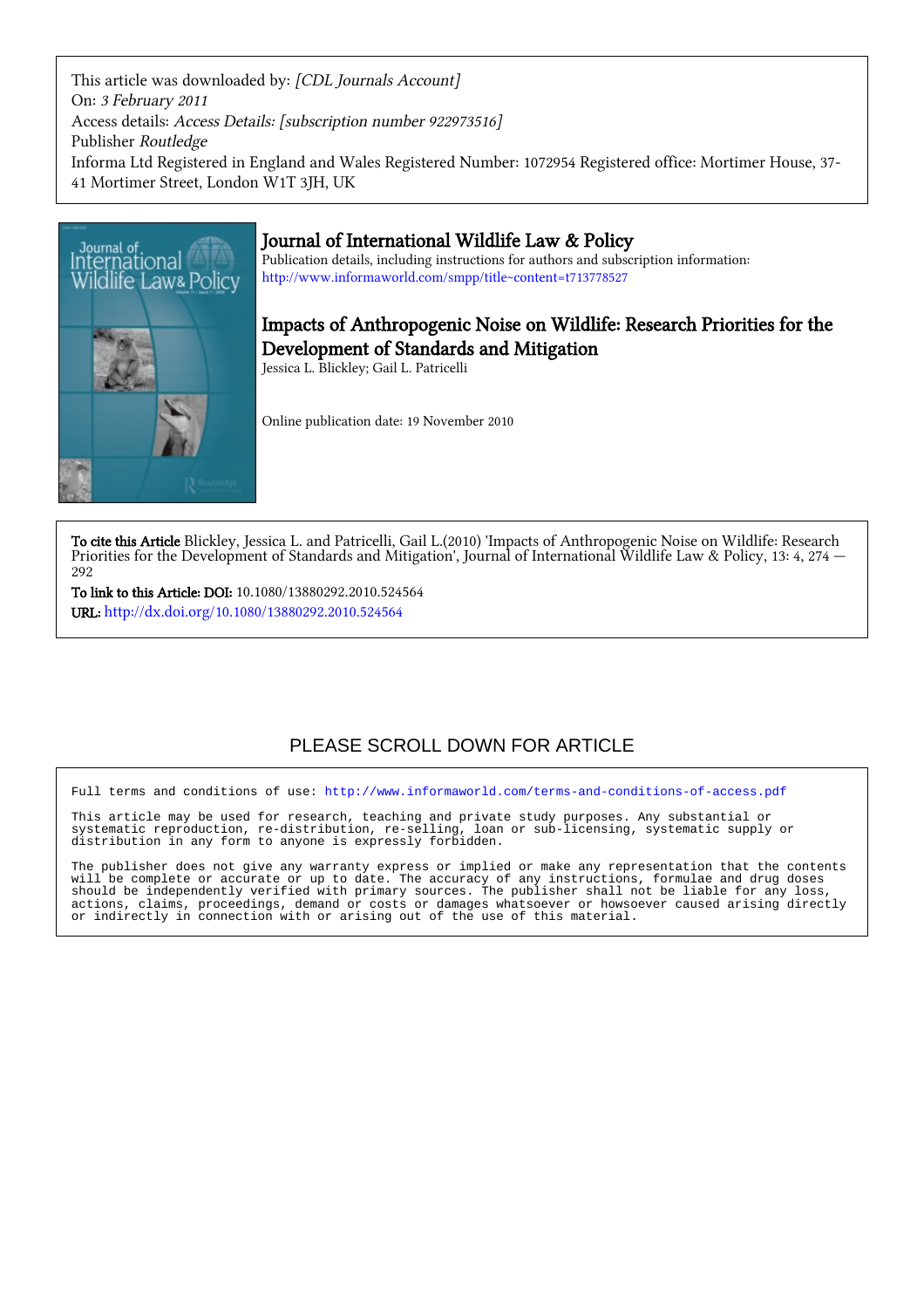*Journal of International Wildlife Law & Policy, 13:274–292, 2010 Copyright*  $\odot$  *Taylor & Francis Group, LLC ISSN: 1388-0292 print / 1548-1476 online DOI: 10.1080/13880292.2010.524564*



# Impacts of Anthropogenic Noise on Wildlife: Research Priorities for the Development of Standards and Mitigation

JESSICA L. BLICKLEY<sup>1</sup> GAIL L. PATRICELLI<sup>2</sup>

## **1. INTRODUCTION**

Human development introduces anthropogenic noise sources into the environment across many elements of the modern terrestrial landscape, including roads, airports, military bases, and cities. The impacts of these introduced noise sources on wildlife are less well studied than many of the other effects human activities have on wildlife, the most well known of which are habitat fragmentation and the introduction of invasive species. A growing and substantial body of literature suggests, however, that noise impacts may be more important and widespread than previously imagined.<sup>3</sup> They range in effects from mild to severe. They can impact wildlife species at both the individual and population levels. The types of impacts run the gamut from damage to the auditory system, the masking of sounds important to survival and reproduction, the imposition of chronic stress and associated physiological responses, startling, interference with mating, and population declines.

Anthropogenic noise is a global phenomenon, with the potential to affect wildlife across all continents and habitat types. Despite the widespread

<sup>1</sup> Department of Evolution and Ecology, University of California, Davis, CA 95616, USA. E-mail: jlblickley@ucdavis.edu

<sup>&</sup>lt;sup>2</sup> Department of Evolution and Ecology and Center for Population Biology, University of California, Davis, CA 95616, USA. E-mail: glpatricelli@ucdavis.edu. For helpful discussion both authors thank Tom Rinkes, Sue Oberlie, Stan Harter, Tom Christiansen, Alan Krakauer, Geoffrey Wandesforde-Smith, Paul Haverkamp, Margaret Swisher, Ed West, Dave Buehler, Fraser Schilling, and the UC Davis Road Ecology Center. Research funding is acknowledged from UC Davis, the U.S. Bureau of Land Management, National Fish & Wildlife Foundation, Wyoming Sage-Grouse Conservation Fund (Wind River/Sweetwater River Basin, Upper Green River, and Northeast Sage-Grouse Local Working Groups), and the Wyoming Community Foundation Tom Thorne Sage Grouse Conservation Fund.

<sup>&</sup>lt;sup>3</sup> For a review of noise impacts on birds and other wildlife, see P. A. KASELOO & K. O. TYSON, SYNTHESIS OF NOISE EFFECTS ON WILDLIFE POPULATIONS (U.S. Department of Transportation, Federal Highway Administration, 2004); ROBERT J. DOOLING & ARTHUR N. POPPER, THE EFFECTS OF HIGHWAY NOISE ON BIRDS (California Department of Transportation, Division of Environmental Analysis, 2007).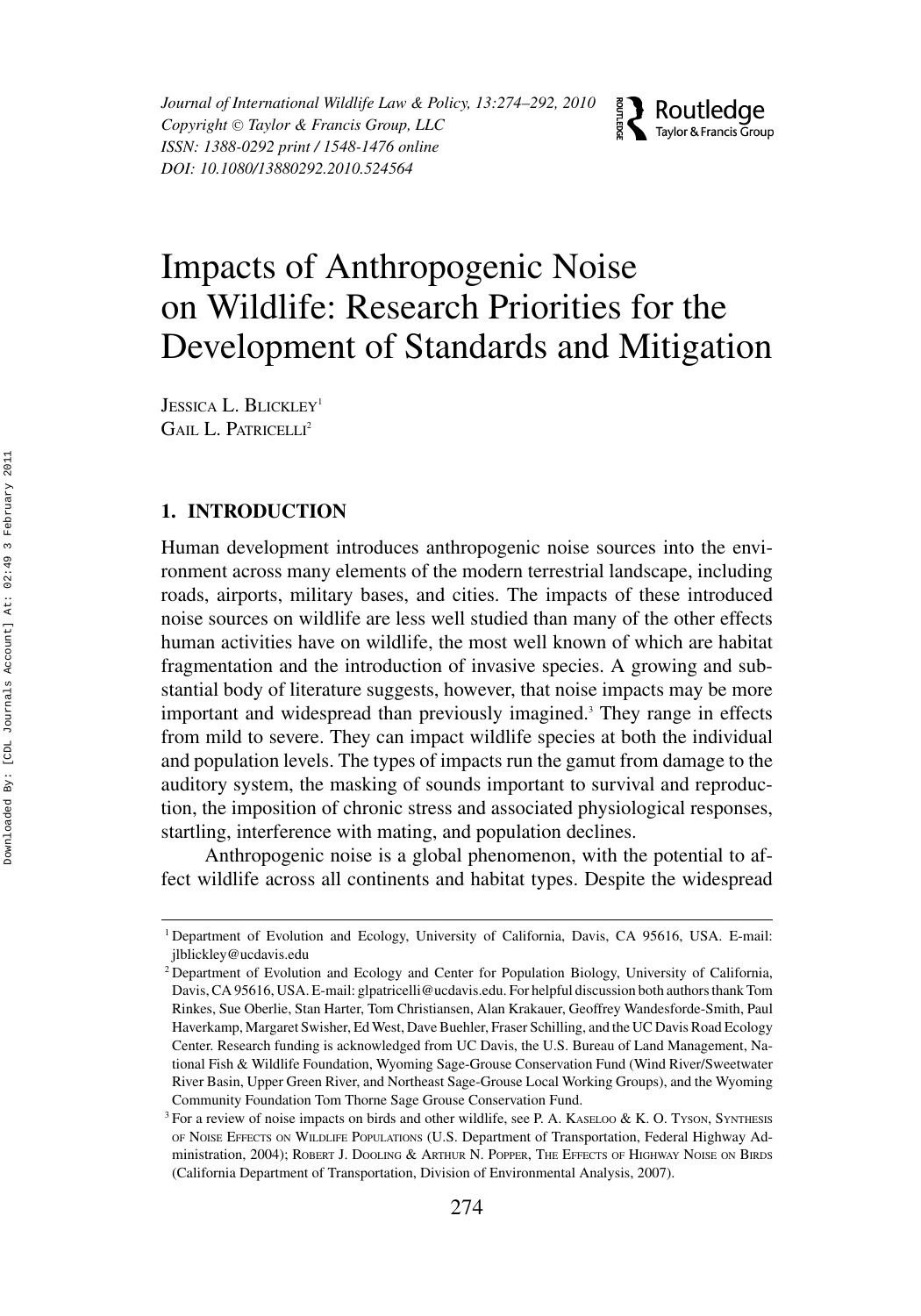distribution of noise, the bulk of research on the effects of noise on terrestrial wildlife has been limited to European countries and the United States. This geographic bias in research may limit the application of the results from previous studies on a global basis, since the impacts may differ among habitats and species.<sup>4</sup>

Since much human development involves the introduction of noise, separating out and understanding the impacts of noise pollution is a critical step in developing effective wildlife policy, particularly the setting of standards and the use of mitigation measures. The first step typically is to determine the overall impact on the population demography of a species, by measuring population declines and birth rates. Mitigation requires that the mechanisms of this effect then be understood. From an initial determination, for example, that roads decrease songbird population densities, there must next be an estimation of the extent to which noise, dust, chemical pollution, habitat fragmentation, invasive weeds, visual disturbance, or road mortality are partial and contributory causes of that impact before effective mitigation measures aimed at noise can be chosen. Quieter pavements will not help songbirds if the true cause of the problem is visual disturbance. The key challenge, then, is to measure the contribution of noise to observed impacts on animal populations while controlling for other variables.

In this article, we address three questions: what are the common sources of anthropogenic noise; what is known about the mechanisms by which noise impacts wildlife; and how can we use observational and experimental approaches to estimate the impacts of noise on whatever species are of concern?

In answering these questions we deal at length with both observational and experimental methods, the latter including both laboratory and field work. We describe observational field studies on animal abundance and reproduction in impacted areas and a method for estimating the potential of noise sources to mask animal vocalizations. We address both the feasibility and value of laboratory and field experiments and describe a case study based on an ongoing noise-playback experiment we have designed to quantify the impacts of noise from energy development on greater sage-grouse (*Centrocercus urophasianus)* in Wyoming.

<sup>4</sup> The geographic bias in research has lead to a focus on species that live in temperate zones, with little to no study of tropical species. Also of concern, many of the landscapes that have been the focus of research on noise and wildlife in these industrialized nations have already been profoundly influenced by human development such that the species or individuals living in these areas may be more tolerant of disturbance. Application of the results of studies from developed to less developed landscapes would potentially lead to an underestimation of the effects of noise. Anthropogenic changes to the environment are occurring at an unprecedented rate in developing nations in tropical latitudes, however, we do not yet know whether the results from existing research are applicable in these regions.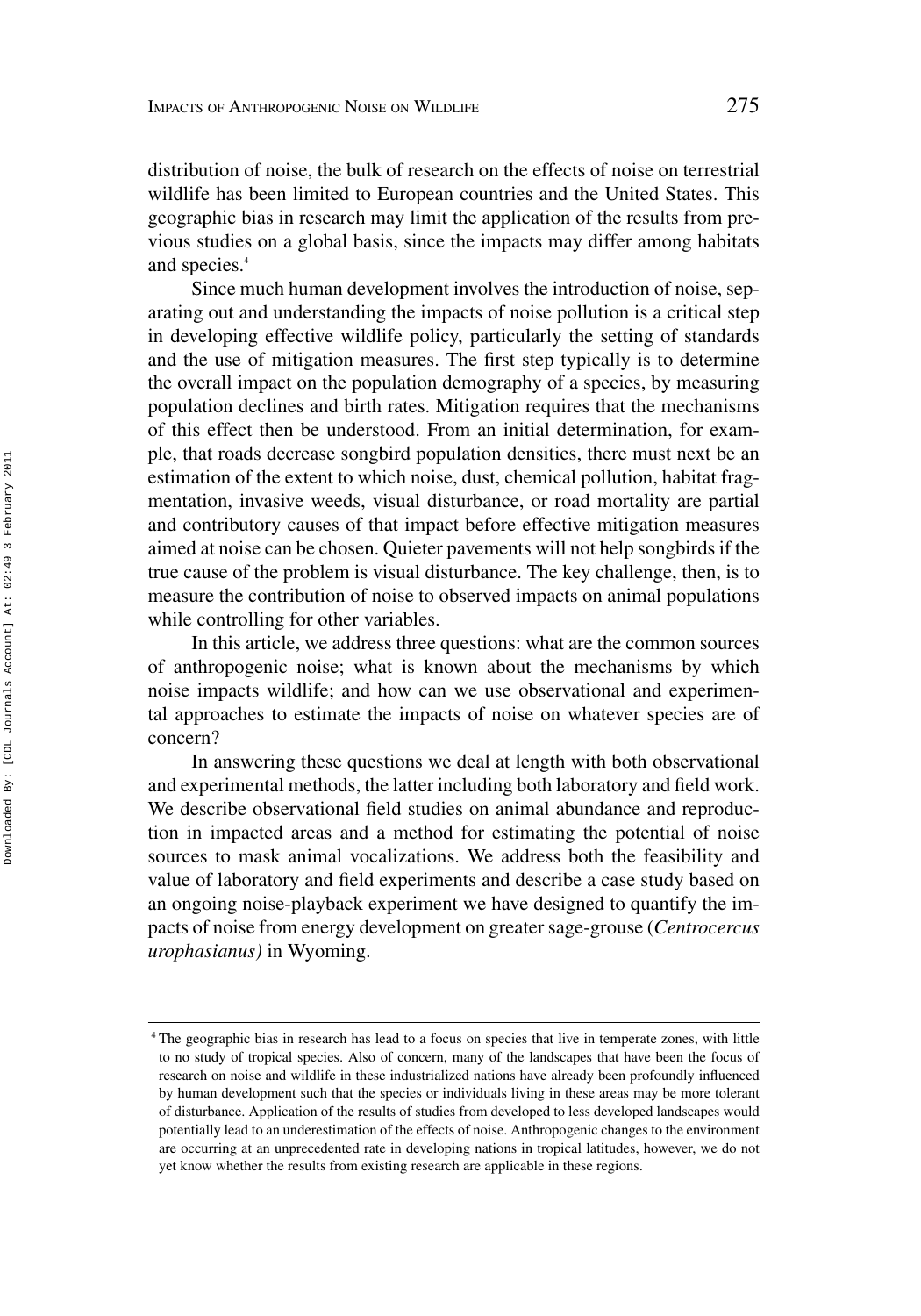Our focus, then, is on noise impacts on animals in the terrestrial environment,<sup>5,6</sup> especially birds, which are the subjects of most terrestrial studies.7 We also outline directions for future research and in a final section emphasize the importance of this research for developing flexible wildlife management strategies in landscapes that are increasingly subject to human encroachment.

#### **2. SOURCES OF NOISE**

Noise is associated with most phases in the cycle of human development activity, from early construction to the daily operation of a completed project. Transportation systems are one of the most pervasive sources of noise across all landscapes, including common sources like roads and their associated vehicular traffic, airports and airplanes, off-road vehicles, trains, and ships. Roads deserve special attention, because they are a widespread and rapidly increasing terrestrial noise source. Although the surface area covered by roads is relatively small, the ecological effects of roads, including noise, extend far beyond the road itself, impacting up to one-fifth of the land area of the United States, for example.<sup>8</sup> Industrial noise sources, such as military bases, factories, mining operations, and wind farms may be more localized in the landscape, but are problematic for wildlife because the noise produced can be very loud.

The characteristics of noise vary substantially among sources. Each source type exhibits variance in amplitude (i.e., loudness), frequency profile

<sup>5</sup> Many terrestrial noise sources produce noise that travels through the ground as well as the air. Seismic noise is likely to impact fossorial animals and animals that possess specialized receptors for seismic detection, many of which communicate by seismic signals. We do not address seismic noise in this paper, but it is an issue that warrants further discussion.

<sup>6</sup> For recent treatments of noise in the marine environment, its impacts on marine species, and legal and policy responses, see *Noise Pollution and the Oceans: Legal and Policy Responses Part 1*, 10 J. INT'L WILDLIFE L. & POL'Y (2007) 101–199 and *Noise Pollution and the Oceans: Legal and Policy Responses* Part 2, 10 J. INT'L WILDLIFE L. & Pol'y (2007) 219-288. See also, Committee on Characterizing Biologically Significant Marine Mammal Behavior, Marine Mammal Populations and Ocean Noise, DETERMINING WHEN NOISE CAUSES BIOLOGICALLY SIGNIFICANT EFFECTS 142 (Ocean Studies Board, Division on Earth and Life Studies, National Research Council, The National Academies, 2005).

 $<sup>7</sup>$  Birds have often been used in noise research because birds are generally easy to study due to their high</sup> detectability, most species use vocal communication (making them likely to be impacted by noise) and they are generally of high conservation importance.

<sup>8</sup> R.T.T. Forman & R.D. Deblinger, *The Ecological Road-Effect Zone of a Massachusetts (U.S.A.) Suburban Highway*, 14 CONS. BIOL. 36–46 (2000); R.T.T. Forman, *Estimate of the Area Affected Ecologically by the Road System in the United States*, 14 CONS. BIOL. 31–35 (2000); R.T.T. Forman, B. Reineking, and A.M. Hersberger, *Road Traffic and Nearby Grassland Bird Patterns in a Suburbanizing Landscape*, 29 ENVT'L. MGMT. 782–800 (2002). Due to its ubiquity, road noise is the most commonly studied type of terrestrial noise. Road noise is, in general, similar to other types of anthropogenic noise and affects a wide range of species and habitat types, so the research techniques and results can be applied to many other types of anthropogenic noise.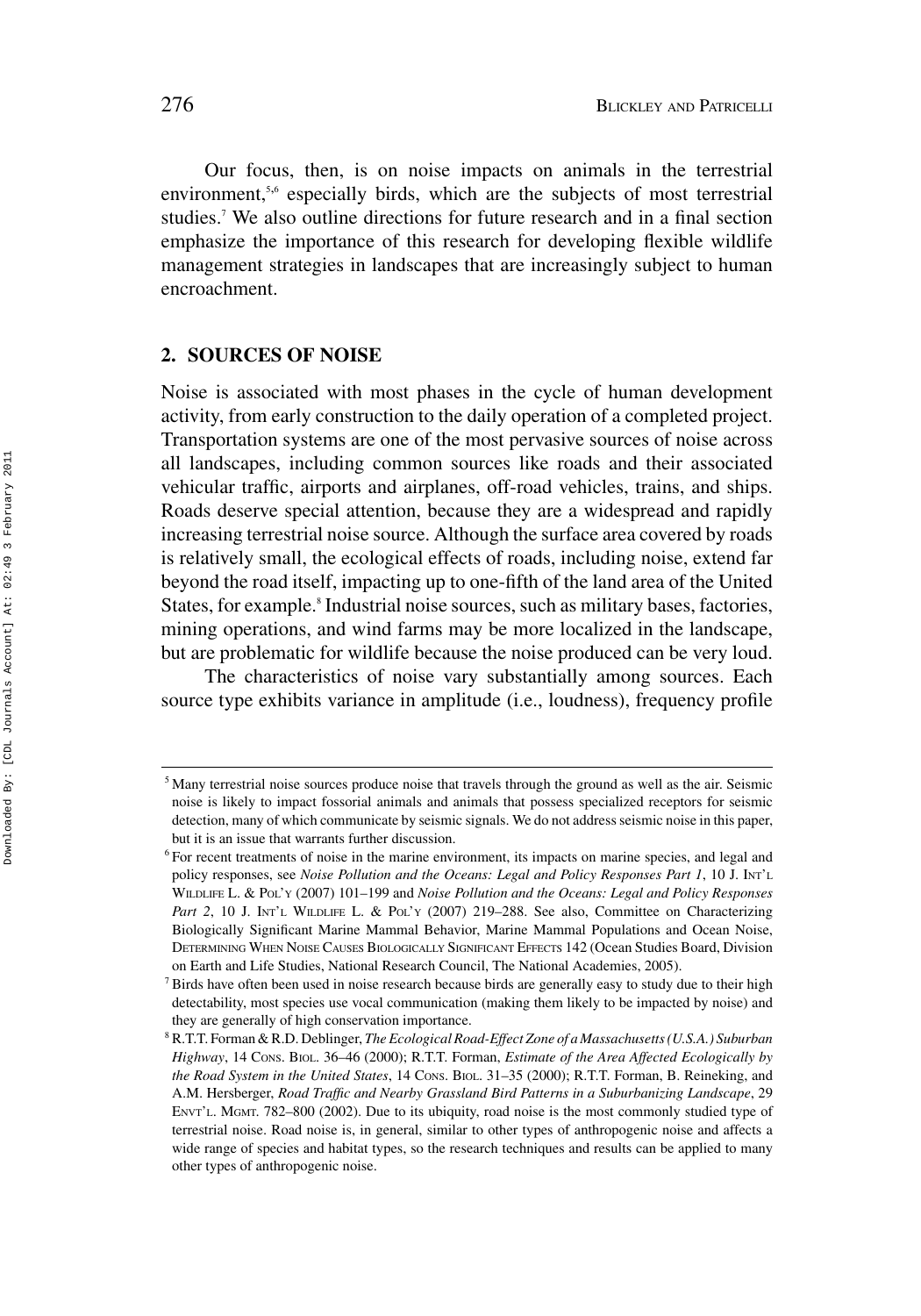(i.e., pitch), and spatial and temporal patterns. The interaction of these characteristics is what determines in a narrow sense the impact of noise on wildlife, setting aside the possibly confounding influence of contextual variables.

Intuitively, loud noise is more disruptive than quiet noise<sup>9</sup> and noise with frequencies similar to animal vocalizations is more likely to interfere with (i.e., mask) communication than noise with different frequencies.<sup>10</sup> Most anthropogenic noise sources have energy concentrated in low frequencies (*<*250 Hz), which can travel long distances with relatively little energy loss. Such noise is also more difficult to control using traditional noise-abatement structures, such as noise reflecting or absorbing walls along highways or surrounding other fixed noise sources, such as industrial sites.<sup>11</sup> Spatial patterning of noise may also affect the level of disturbance. A highly localized point source, like a drilling rig, will generally impact a smaller area than a linear source, such as a highway, although the area of impact will also depend on the amplitude and frequency structure of the noise. The temporal patterning of noise can also be important, because animal behaviors are often temporally patterned. Rush hour traffic, for example, often coincides with the dawn chorus of bird song, $12$  an important time for birds because this is when mates are attracted and territories defended.<sup>13</sup>

Environmental noise is not an entirely new problem for animals, nor is human activity the exclusive cause of it. Natural environments have numerous sources of ambient noise, such as wind, moving water, and sounds produced by other animals. There is also evidence that animals living in naturally noisy areas have made adaptations through the use of signals and signaling behaviors to overcome the masking impacts of noise.<sup>14</sup> However, if anthropogenic noise

<sup>9</sup> M.E. Weisenberger et al., *Effects of Simulated Jet Aircraft Noise on Heart Rate and Behavior of Desert Ungulates*, 60 J. WILDLIFE MGMT. 52–61 (1996).

<sup>10</sup> Bernard Lohr et al., *Detection and Discrimination of Natural Calls in Masking Noise by Birds: Estimating the Active Space of a Signal*, 66 ANIMAL BEHAV. 703–710 (2003).

<sup>&</sup>lt;sup>11</sup> S.P. SINGAL, NOISE POLLUTION AND CONTROL STRATEGY (2005).

<sup>&</sup>lt;sup>12</sup> R.A. Fuller et al., *Daytime Noise Predicts Nocturnal Singing in Urban Robins*, 3 BIOL. LETTERS 368-370 (2007).

 $^{13}$  C.K. Catchpole & Peter J.B. Slater, Bird Song: Themes and Variations (1995).

<sup>&</sup>lt;sup>14</sup> For example, the structural and temporal properties of many acoustic signals are adapted—by evolution or through individual plasticity—to maximize the propagation distance and/or minimize interference from natural noise sources. R. Haven Wiley & Douglas G. Richards, *Adaptations for Acoustic Communication in Birds: Sound Transmission and Signal Detection*, *in* 1 ACOUSTIC COMMUNICATION IN BIRDS 131–181 (D. Kroodsma & E.H. Miller eds., 1982); H. Brumm, *Signalling through Acoustic Windows: Nightingales Avoid interspecific Competition by Short-Term Adjustment of Song Timing*, 192 J. COMP. PHYSIOL. A 1279–1285 (2006); Henrik Brumm & Hans Slabbekoorn, *Acoustic Communication in Noise*, 35 ADVANCES STUDY BEHAV. 151–209 (2005); Hans Slabbekoorn & Thomas B. Smith, *Habitat-Dependent Song Divergence in the Little Greenbul: An Analysis of Environmental Selection Pressures on Acoustic Signals*, 56 EVOLUTION 1849–1858 (2002); G.M. Klump, *Bird Communication in the Noisy World*, *in* ECOLOGY AND EVOLUTION OF ACOUSTIC COMMUNICATION IN BIRDS 321–338 (D. Kroodsma & E.H. Miller eds., 1996); Eugene S. Morton, *Ecological Sources of Selection on Avian Sounds*, 109 AM. NATURALIST 17–34 (1975).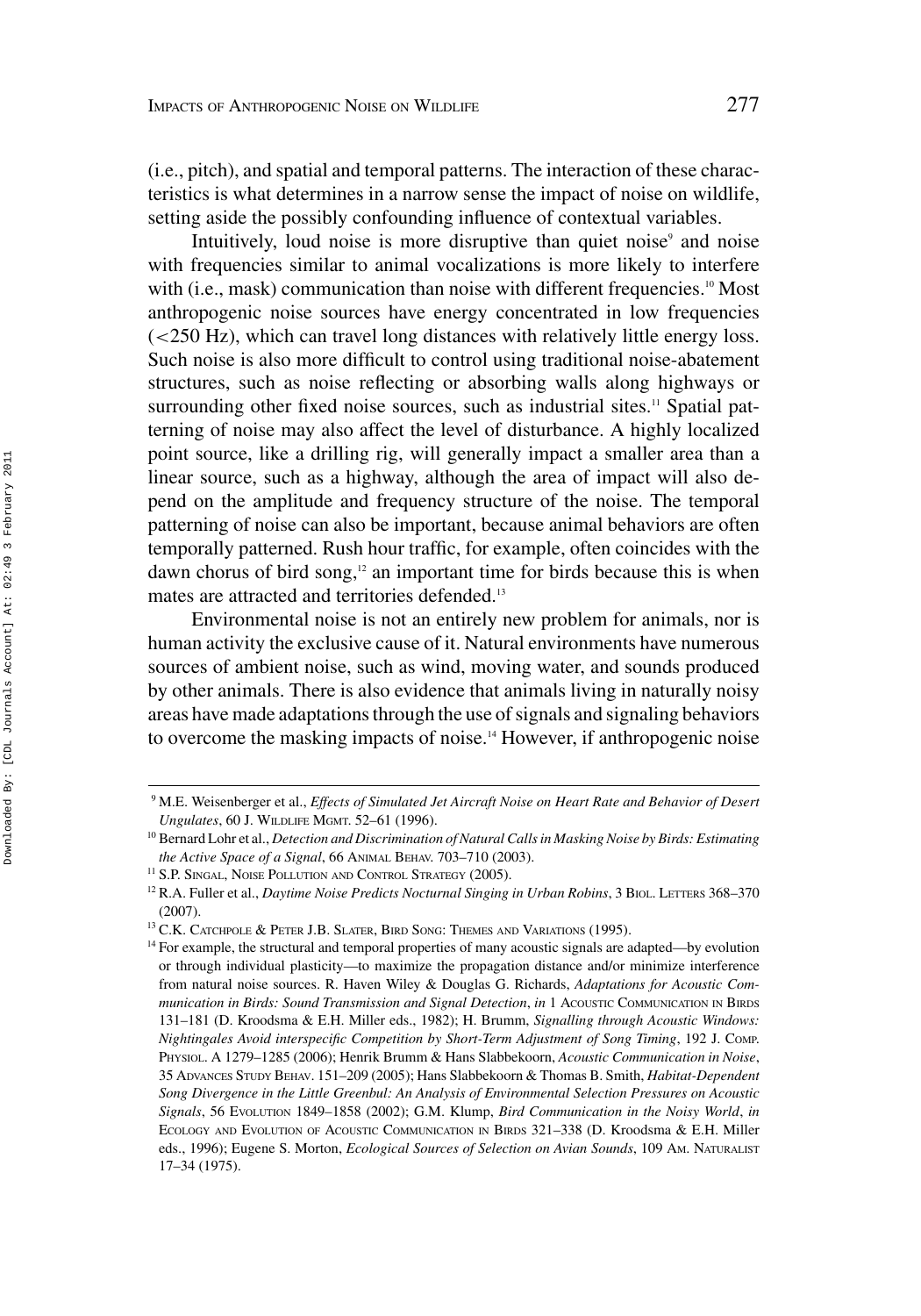differs enough from natural noise in frequency, amplitude, or daily/seasonal patterns, animal adaptations to natural noise can be overwhelmed. Furthermore, the extensive introduction of anthropogenic noise into the environment on a large scale is a relatively recent phenomenon, so that animals have had only a limited opportunity to adapt to widespread and sometimes drastic changes in their acoustic environments.15

# **3. THE POTENTIAL IMPACTS OF NOISE ON WILDLIFE**

Animals exhibit a variety of responses to noise pollution (also called introduced noise), depending on the characteristics of the noise and the animal's ability to tolerate or adapt to it. Noise impacts on wildlife can be observed at the individual and population levels, which we now consider in turn.

# **3.1 Individual-Level Impacts**

Some of the most dramatic impacts of noise on individuals are acute and need to be distinguished from chronic effects. Acute impacts include physiological damage, masking of communication, disruption of behavior, and startling. The most direct physiological impact affects an animal's ability to hear, either by permanently damaging the auditory system, in which case it produces what is called a permanent threshold shift (PTS) in hearing, or by causing temporary decreases in hearing sensitivity, which are called temporary threshold shifts (TTS).<sup>16</sup> The noise levels required for PTS and TTS are quite loud,<sup>17</sup> making hearing damage unlikely in most terrestrial situations. Even extremely loud sound sources will only cause PTS and TTS over a small area, because on land sound attenuates very quickly with distance.<sup>18</sup> This is why most studies

<sup>15</sup> G. Patricelli & J. Blickley, *Avian Communication in Urban Noise: Causes and Consequences of Vocal Adjustment*, 123 THE AUK 639–649 (2006); Paige S. Warren et al., *Urban Bioacoustics: It's Not Just Noise*, 71 ANIMAL BEHAV. 491–502 (2006); Lawrence A. Rabin et al., *Anthropogenic Noise and Its Effects on Animal Communication: An Interface Between Comparative Psychology and Conservation Biology*, 16 INT'L J. COMP. PSYCHOL. 172–192 (2003); Lawrence A. Rabin & Correigh M. Greene, *Changes to Acoustic Communication Systems in Human-Altered Environments*, 116 J. COMP. PSYCHOL. 137–141 (2002); H. Slabbekorn & E.A.P. Ripmeester, *Birdsong and Anthropogenic Noise: Implications and Applications for Conservation*, 17 MOLECULAR ECOLOGY 72–83 (2008).

<sup>&</sup>lt;sup>16</sup> P. Marler et al., *Effects of Continuous Noise on Avian Hearing and Vocal Development*, 70 Proc. NAT'L ACAD. SCI. 1393–1396 (1973); J. Saunders & R. Dooling, *Noise-Induced Threshold Shift in the Parakeet (*Melopsittacus undulatus), 71 PROC. NAT'L ACAD. SCI. 1962–1965 (1974); Brenda M. Ryals et al., *Avian Species Differences in Susceptibility to Noise Exposure*, 131 HEARING RES. 71–88 (1999).

<sup>17</sup> PTS in birds may result from sound levels of ∼125 dBA SPL for multiple impulsive sounds and ∼140 dBA SPL for a single impulsive sound. TTS can result from continuous noise levels of ∼93 dBA SPL. The term "dBA SPL" refers to the A-weighted decibel, the most common unit for noise measurements. It adjusts for human perception of sound and is scaled relative to the threshold for human hearing.

<sup>&</sup>lt;sup>18</sup> Sound levels drop by approximately 6 dB (measured using dBA SPL, or any other decibel measure), which represents a halving of loudness, with every doubling in distance from a point source, and 3 dB with every doubling of distance from a linear source, such as a highway.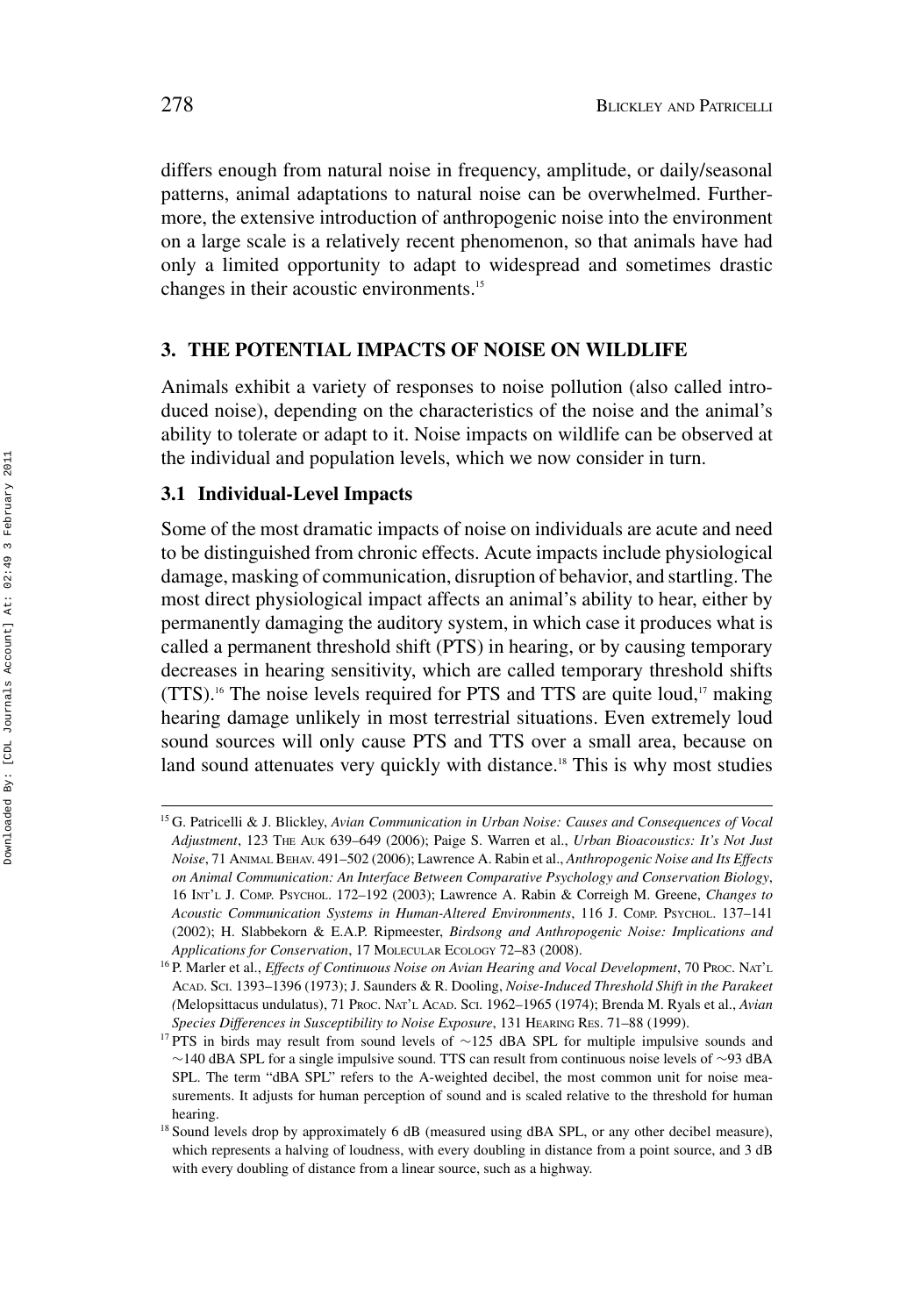of impacts from highway and urban noise do not directly address PTS and TTS, although they may need to be considered in extremely noisy areas.

Other acute impacts of noise, such as masking and behavioral disruption, occur over a much larger area. Masking occurs when the perception of a sound is affected by the presence of background noise, with high levels of background noise decreasing the perception of a sound.19 One possible consequence of masking is a decrease in the efficacy of acoustic communication. Many animals use acoustic signals to attract and retain mates, settle territorial disputes, promote social bonding, and alert other individuals to predators. Disruption of communication can, therefore, have dramatic impacts on survival and reproduction.<sup>20</sup> In one laboratory study, high environmental noise reduced the strength of the pair bond in monogamous zebra finches, *Taeniopygia guttata,* likely because females either had increased difficulty identifying mates or pair-bond maintenance calls were masked.<sup>21</sup> The broader consequence of this finding is that females in noisy areas may be more likely to copulate with extra-pair partners, and this in turn can change the social and genetic dynamics of a population.

In other research, birds have been found to change their songs and calls in response to noise in urban areas, which may reduce masking of communication.<sup>22</sup> However, the consequences of this vocal adjustment on reproduction in a species remain unclear. One outcome may be that populations using urban dialects have a better chance to thrive in urban areas. But by the same token they may experience a decrease in mate recognition and/or gene flow with populations in non-urban areas. $23$ 

Beyond interfering with communication, introduced background noise can also mask the sounds of approaching predators or prey, and increase the perception of risk from predation. Studies have yet to compare predation rates or hunting success in noisy and quiet areas while controlling for other confounding factors. The degree to which noise affects predator/prey relations

<sup>19</sup> Lohr et al*., supra* note 5.

<sup>20</sup> M.A. Bee & E.M. Swanson, *Auditory Masking of Anuran Advertisement Calls by Road Traffic Noise*, 74 ANIMAL BEHAV. 1765–1776 (2007); Henrik Brumm, *The Impact of Environmental Noise on Song Amplitude in a Territorial Bird*, 73 J. ANIMAL ECOLOGY 434–440 (2004); L. Habib et al.,*Chronic Industrial Noise Affects Pairing Success and Age Structure of Ovenbirds* Seiurus aurocapilla, 44 J. APPLIED ECOLOGY 176–184 (2007); Frank E. Rheindt, *The Impact of Roads on Birds: Does Song Frequency Play a Role in Determining Susceptibility to Noise Pollution?*, 144 J. ORNITHOLOGIE 295–306 (2003).

<sup>21</sup> J.P. Swaddle & L.C. Page, *Increased Amplitude of Environmental White Noise Erodes Pair Preferences in Zebra Finches: Implications for Noise Pollution*, 74 ANIMAL BEHAV. 363–368 (2007).

<sup>22</sup> Slabbekorn & Ripmeester, *supra* note 10; Brumm, *supra* note 15; Hans Slabbekoorn & Margriet Peet, *Birds Sing at a Higher Pitch in Urban Noise*, 424 NATURE 267 (2003); William E. Wood & Stephen M. Yezerinac, *Song Sparrow (Melozpiza melodia) Song Varies with Urban Noise*, 123 THE AUK 650-659 (2006).

<sup>23</sup> Patricelli & Blickley, *supra* note 10; Warren et al. *supra* note 10; Slabbekoorn & Peet, *supra* note 17.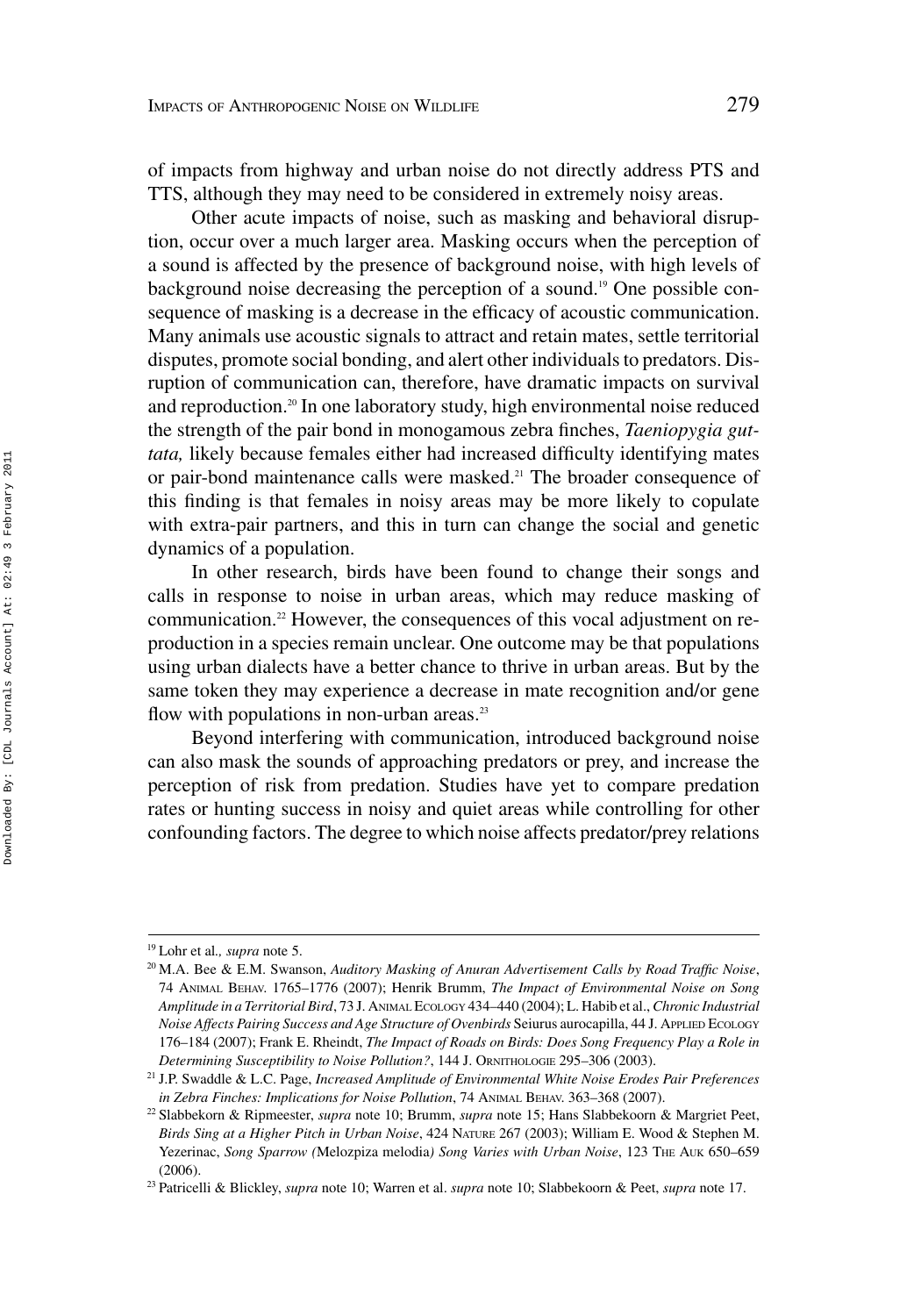in any species, therefore, remains largely unexplored.<sup>24</sup> One study found that birds nesting near noisy natural gas pads had higher nesting success, likely due to reduced presence of the most common nest predator, the western scrub jay.<sup>25</sup> As suggested by these authors, the higher nesting success of birds in noisy areas provides a mechanism by which noise-tolerant species could become more common in a noisy world. Noise also causes short-term disruptions in behavior, such as startling or frightening animals away from food or other resources.26

In addition to the acute effects of noise, animals may suffer chronic effects, including elevated stress levels and associated physiological responses. Over the short term, chronic stress can result in elevated heart rate.<sup>27</sup> Longerterm stress can be associated with the ability to resist disease, survive, and successfully reproduce.<sup>28</sup> Good measures of chronic stress come from elevated stress hormones, like corticosterone, in blood or fecal samples.<sup>29</sup> In noisestressed laboratory rats, elevated corticosterone was linked with reduced food consumption and decreased weight gain,<sup>30</sup> raising the possibility that for some individuals there may be longer-term welfare and survival consequences from the elevated stress associated with noise introduction.

# **3.2 Population Level Impacts**

The cumulative impacts of noise on individuals can manifest at the population level in various ways that can potentially range from population declines up to

<sup>24</sup> Quinn found that chaffinchs (*Fringilla coelebs*) perceived an increased risk of predation while feeding in noisy conditions, likely due to a reduced ability to detect auditory cues from potential predators. L. Quinn et al*., Noise, Predation Risk Compensation and Vigilance in the Chaffinch* Fringilla coelebs, 37 J. AVIAN BIOL. 601–608 (2006). Research on greater sage-grouse also highlights the potential for noise to contribute to predation. One of the methods for capturing sage-grouse is to mask the sound of researcher footfalls using a noise source such as a stereo or a chain saw. With such masking, the grouse can be easily approached and netted in their night roosts for banding or blood sampling. Presumably, predators would be equally fortunate in noisy areas, though the ability of predators to use acoustic cues for hunting could be diminished by masking as well.

<sup>25</sup> Clinton D. Francis et al., *Noise Pollution Changes Avian Communities and Species Interactions*, 19 CURRENT BIOL. 1–5 (2009).

<sup>26</sup> Dooling & Popper, *supra* note 1; N. Kempf & O. Huppop, *The Effects of Aircraft Noise on Wildlife: A Review and Comment*, 137 J. ORNITHOLOGIE 101–113 (1996); D.K. Delaney et al., *Effects of Helicopter Noise on Mexican Spotted Owls*, 63 J. WILDLIFE MGMT. 60–76 (1999); L.A. Rabin, R.G. Coss, & D.H. Owings, *The Effects of Wind Turbines on Antipredator Behavior in California Ground Squirrels* (Spermophilus beecheyi), 131 BIOL. CONS. 410–420 (2006).

<sup>27</sup> Weisenberger et al., *supra* note 4.

<sup>28</sup> J.C. Wingfield & R.M. Sapolsky, *Reproduction and Resistance to Stress: When and how*, 15 J. NEUROEN-DOCRINOL, 711 (2003); A. Opplinger et al., *Environmental Stress Increases the Prevalence and Intensity of Blood Parasite Infection in the Common Lizard* Lacerta vivipara, 1 ECOLOGY LETTERS 129–138 (1998).

<sup>29</sup> Wingfield & Sapolsky, *supra* note 23; S.K. Wasser et al., *Noninvasive Physiological Measures of Disturbance in the Northern Spotted Owl*, 11 CONS. BIOL. 1019–1022 (1997); D.M. Powell et al., *Effects of Construction Noise on Behavior and Cortisol Levels in a Pair of Captive Giant Pandas (*Ailuropoda melanoleuca*)*, 25 ZOO BIOL. 391–408 (2006).

<sup>30</sup> P. Alario et al., *Body Weight Gain, Food Intake, and Adrenal Development in Chronic Noise Stressed Rats*, 40 PHYSIOL. BEHAV. 29–32 (1987).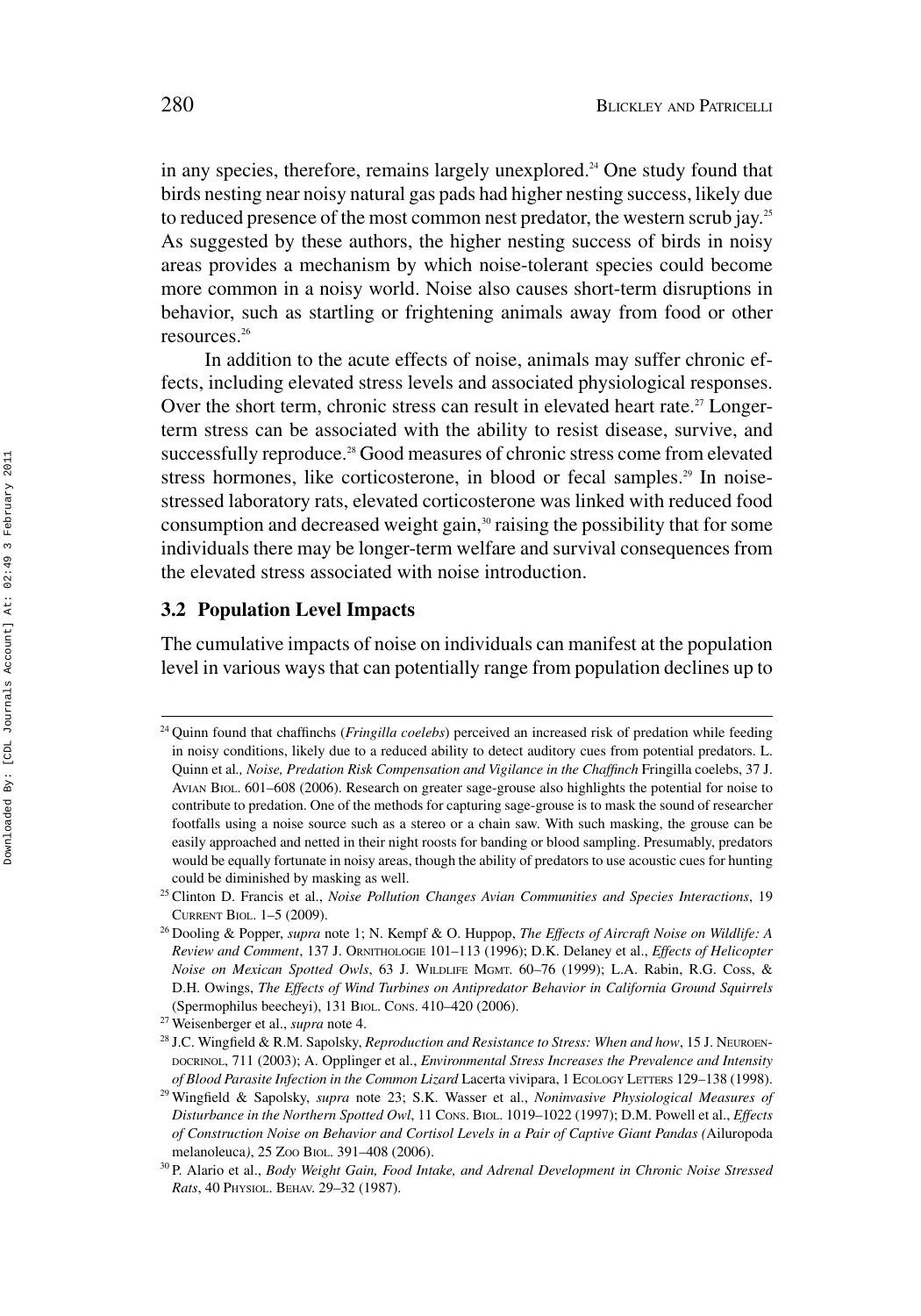regional extinction. If species already threatened or endangered due to habitat loss avoid noisy areas and abandon otherwise suitable habitat because of a particular sensitivity to noise, their status becomes even more critical. As discussed below, numerous studies have documented reduced habitat use and lower breeding success in noisy areas by a variety of animals.<sup>31</sup>

# **4. MEASURING THE IMPACTS OF NOISE ON SPECIES OF CONCERN**

Species vary widely in their ability to tolerate introduced noise and can exhibit very different responses to altered acoustic environments. This variability in response to noise makes generalizations about noise impacts among species and among noise sources difficult. Generalizations relevant to a single species can also be hard to make, because the ability to tolerate noise may vary with reproductive status, prior exposure to noise, and the presence of other stressors in the environment. This is why more measurements of noise impacts and associated variables are needed for a wider range of species.

Measuring the effects of noise at the individual and population levels is, however, extremely challenging. As we noted earlier, noise is typically accompanied by other changes in the environment that may also have physiological, behavioral, and population level effects. For example, habitat fragmentation is a side effect of road development, and fragmentation alone has been shown to cause population declines and changes in communication and other behaviors.32 So, can we measure the impacts of noise on wildlife in ways that will support biologically relevant noise standards?

<sup>31</sup> Affected animals include birds, mammals, reptiles, and amphibians. Forman et al.,*supra* note 6; Rheindt, *supra* note 15; Rien Reijnen et al., *The Effects of Car Traffic on Breeding Bird Populations in Woodland. III. Reduction of Density in Relation to the Proximity of Main Roads*, 32 J. APPLIED ECOLOGY 187–202 (1995); Rien Reijnen et al., *The Effects of Traffic on the Density of Breeding Birds in Dutch Agricultural Grasslands*, 75 BIOL. CONS. 255–260 (1996); S.J. Peris & M. Pescador, *Effects of Traffic Noise on Passerine Populations in Mediterranean Wooded Pastures*, 65 APPLIED ACOUSTICS 357–366 (2004); R.T.T. Forman & L.E. Alexander, *Roads and Their Major Ecological Effects*, 29 ANN. REV. ECOLOGY SYSTEMATICS 207–231 (1998); E. Stone, *Separating the Noise from the Noise: A Finding in Support of the "Niche Hypothesis," That Birds Are Influenced by Human-Induced Noise in Natural Habitats*, 13 ANTHROZOOS 225–231 (2000); Ian Spellerberg, *Ecological Effects of Roads and Traffic: A Literature Review*,7GLOBAL ECOLOGY BIOGEOG. LETTERS 317–333 (1998); David Lesbarreres et al., ` *Inbreeding and Road Effect Zone in a Ranidae: The Case of Agile Frog,* Rana dalmatina *Bonaparte 1840*, 326 COMPTES RENDUS BIOLOGIES 68–72 (2003).

<sup>32</sup> See, *e.g*., Jeffrey A. Stratford & W. Douglas Robinson, *Gulliver Travels to the Fragmented Tropics: Geographic Variation in Mechanisms of Avian Extinction*, 3 FRONTIERS ECOLOGY & ENV'T 91–98 (2005); P. Laiolo & J. L. Tella, *Erosion of Animal Cultures in Fragmented Landscapes*, 5 FRONTIERS ECOLOGY & ENV'T 68–72 (2007).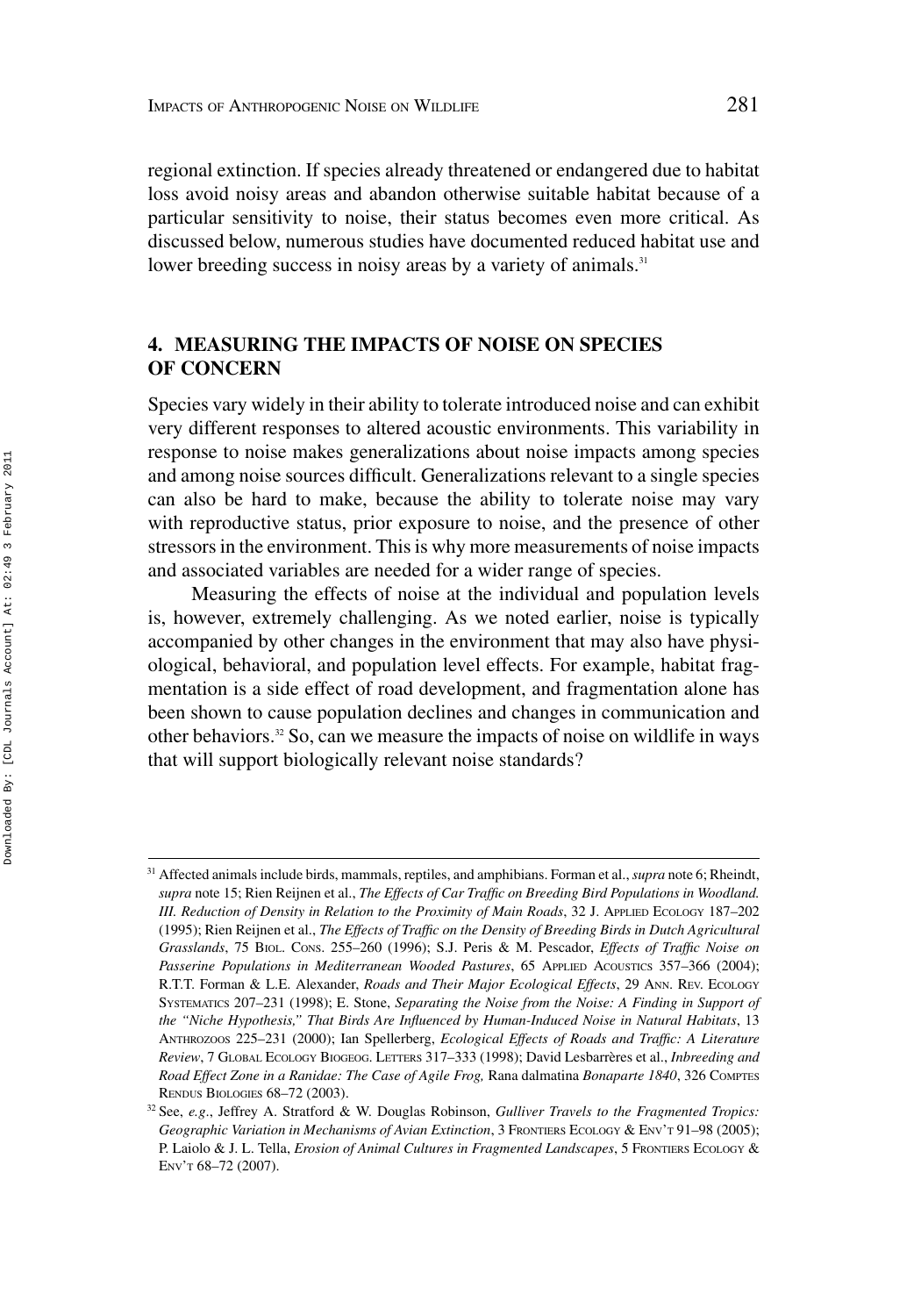#### **4.1 The Observational Approach**

#### *4.1.1 Relating wildlife abundance to noise levels*

Much of the evidence for noise impacts on animals comes from field observations of animal density, species diversity, and/or reproductive success in relation to noise sources. Most studies focus on the presence or absence of wildlife near roads, finding lower population densities of many birds,<sup>33</sup> lower overall diversity for birds, reptiles, and amphibians,<sup>34</sup> and road avoidance in large mammals.<sup>35</sup> Most of this work does not separate the impacts of noise from other road effects or measure spatial and temporal variations in noise levels along transects where animals were studied.

One influential series of studies in the Netherlands did find, however, a negative relationship between noise exposure along roadways and both bird diversity and breeding densities.<sup>36</sup> Noise exposure better explained decreased density and diversity than either visual or chemical disturbance. These Dutch studies have been criticized for research design and statistical analysis problems,<sup>37</sup> underscoring the fact that researchers in different countries have different assumptions about how to measure noise and evaluate its impacts.<sup>38</sup> On their own, the Dutch studies are an inadequate basis for establishing internationally standardized noise regulations, but they are among the few analyses that set measurements of noise levels beside data on species presence/absence and diversity.

<sup>33</sup> Forman & Deblinger, *supra* note 3; Rheindt, *supra* note 15; Peris & Pescador, *supra* note 26; M. Kuitunen et al., *Do Highways Influence Density of Land Birds*? 22 ENVTL. MGMT. 297-302 (1998); A.N. van der Zande et al., *The Impact of Roads on the Densities of Four Bird Species in an Open Field Habitat—Evidence of a Long-Distance Effect*, 18 BIOL. CONS. 299–321 (1980).

<sup>34</sup> C.S. Findlay & J. Houlahan, *Anthropogenic Correlates of Species Richness in Southeastern Ontario Wetlands*, 11 CONS. BIOL. 1000–1009 (1997).

<sup>&</sup>lt;sup>35</sup> Studies in large mammals typically find road avoidance, but many small mammals are found in higher densities near roads, due to increased dispersal and reduced numbers of predators. Forman & Deblinger, *supra* note 3; F. J. Singer, *Behavior of Mountain Goats in Relation to US Highway 2, Glacier National Park, Montana*, 42 J. WILDLIFE MGMT. 591–597 (1978); G.R. Rost & J.A. Bailey, *Distribution of Mule Deer and Elk in Relation to Roads*, 43 J. WILDLIFE MGMT. 634–641 (1979); L.W. Adams & A.D. Geis, *Effects of Roads on Small Mammals*, 20 J. APPLIED ECOLOGY 403–415 (1983).

<sup>36</sup> Reijnen et al*., supra* note 29; R. Foppen & R. Reijnen, *The Effects of Car Traffic on Breeding Bird Populations in Woodland. II. Breeding Dispersal of Male Willow Warblers (*Phylloscopus trochilus*) in Relation to the Proximity of a Highway*, 31 J. APPLIED ECOLOGY 95–101 (1994).

<sup>37</sup> N. Sarigul-Klign, D.C. Karnoop, & F.A. Bradley, *Environmental Effect of Transportation Noise. A Case Study: Criteria for the Protection of Endangered Passerine Birds, Final Report* (Transportation Noise Control Center (TNCC), Department of Mechanical and Aeronautical Engineering, University of California, Davis, 1977); G. Bieringer & A. Garniel, Straßenalärm und Vögel—eine kurze Übersicht über die Literatur mit einer Kritik einflussreicher Arbeiten. Bundesministerium für Verkehr, Innovation und Technologie. Schriftenreihe Straßenforschung. Unpublished manuscript, Vienna, 2010 (copy on file with the authors).

<sup>&</sup>lt;sup>38</sup> Noise is commonly measured in dBA SPL, a unit that is measured differently in different countries, making extrapolation difficult. Bieringer & Garniel, *supra* note 32.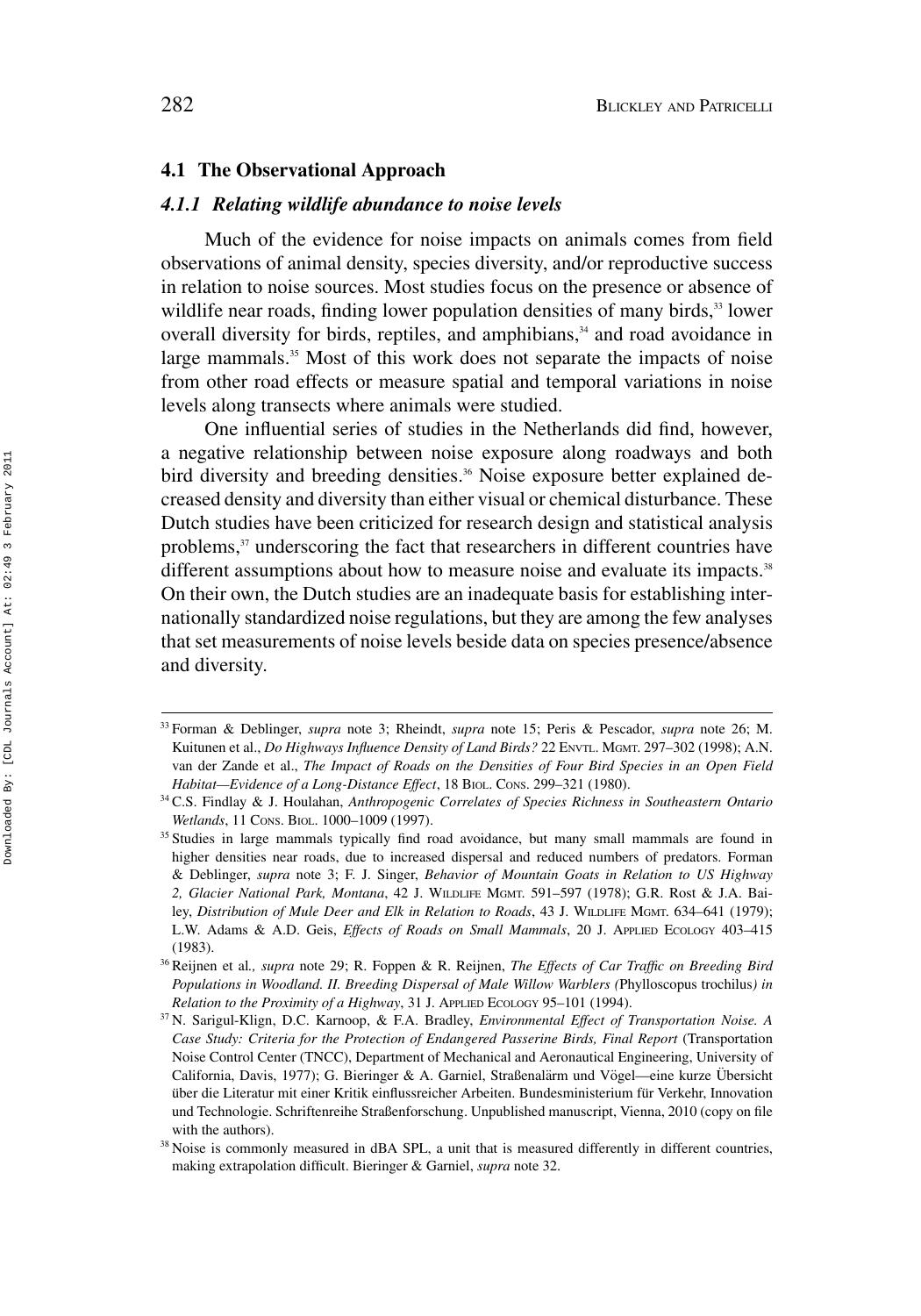The value of observational studies of presence/absence and diversity also needs to be assessed in context. One would not want to use information about reduced occupancy of a noisy area, for example, as the only indication that noise was having population-level impacts. It is conceivable that, if noise results in increased mortality or decreased reproduction, noisy areas could become population sinks,<sup>39</sup> and a detriment to conservation efforts across the range of the species. But this conclusion would be premature unless the presence/absence data are assessed in the context of other measures of impact, such as breeding success, stress response, startling and other behavioral changes.

So, while observational studies can be and have been helpful in identifying noise as a conservation problem, their policy relevance and value is constrained if they are unable to separate the effects of noise from the many other confounding disturbances that can affect animal densities near roads and other human development. When Fahrig et al.<sup>40</sup> documented reduced densities of frogs and toads near high traffic roads compared to low traffic roads, noise was a potential causal factor. After controlling for other variables, however, their evidence suggested that differences in density more likely reflected varying levels of traffic-associated road mortality.

One way to reduce, though not eliminate, the problem of confounding variables is to compare behaviors and other response variables in the presence and absence of noise. Animals can be observed, for example, before and after noise sources are introduced, or when noise is intermittent. This approach has been used to demonstrate the impact (or lack of impact) of noise from aircraft, machinery, and vehicles on animal behavior and reproductive success.<sup>41</sup> Spatial variation in noise may also allow researchers to control for some confounding factors. One study examined ovenbirds (*Seiurus aurocapilla)* along the edges of clearings containing either compressor stations or gas-producing wells.<sup>42</sup> Both clearings had a similar level of surface disturbance and human activity, but compressors produced high-amplitude noise whereas the wells were relatively quiet. Near compressors, the analysis found reduced pairing success and evidence that the habitat was non-preferred.<sup>43</sup>

<sup>&</sup>lt;sup>39</sup> Sinks are areas where successful reproduction is insufficient to maintain the population without immigration. H.R. Pulliam, *Sources, Sinks, and Population Regulation*, 132 AM. NATURALIST 652–661 (1988).

<sup>40</sup> L. Fahrig et al., *Effect of Road Traffic on Amphibian Density*, 73 BIOL. CONS. 177–182 (1995).

<sup>41</sup> Delaney et al*., supra* note 24; D. Hunsaker, J. Rice, & J. Kern, *The Effects of Helicopter Noise on the Reproductive Success of the Coastal California Gnatcatcher*, 122 J. ACOUSTICAL SOC. AM. 3058 (2007); Jennifer W. C. Sun & Peter M. Narins, *Anthropogenic Sounds Differentially Affect Amphibian Call Rate*, 121 BIOL. CONS. 419–427 (2005).

<sup>42</sup> L. Habib, E.M. Bayne, & S. Boutin, *Chronic Industrial Noise Affects Pairing Success and Age Structure of Ovenbirds* Seiurus aurocapilla, 44 J. APPLIED ECOLOGY 176–184 (2007).

<sup>&</sup>lt;sup>43</sup> Habib et al. found an increased proportion of juveniles in noisy areas, suggesting that the area is undesirable for breeding adults. *Id.*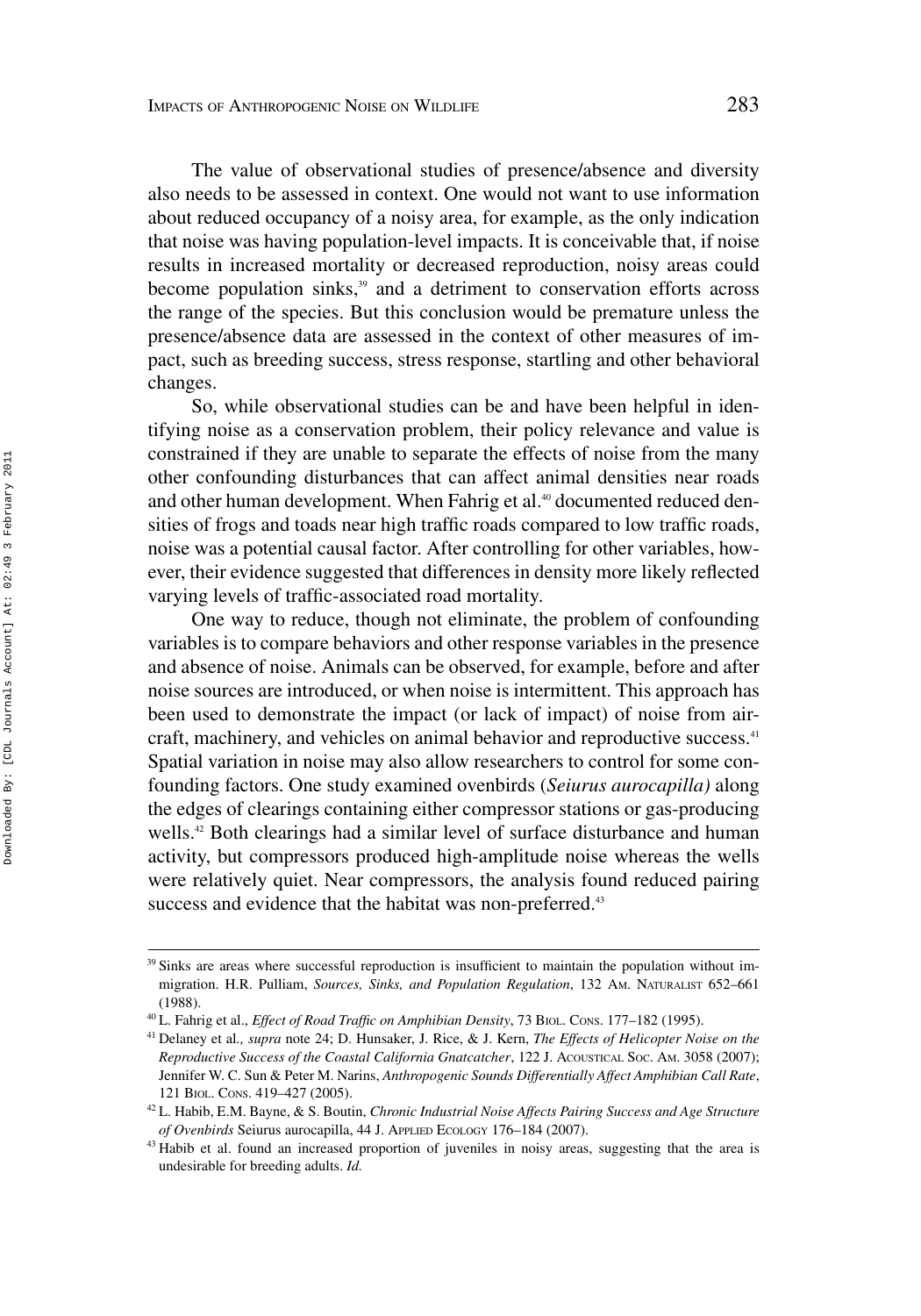An additional observational approach is to include noise as a factor in habitat-selection models. These spatially explicit models, typically produced in GIS (Geographic Information Systems), relate species distribution data to information about landscape characteristics in order to determine the impact of disturbance or habitat quality on habitat usage by wildlife.<sup>44</sup> Multiple habitat layers can be added to the model to determine what factors best predict habitat usage. While few studies have incorporated noise into these types of models, GIS layers of noise can readily be created using commercially available and freeware programs. These types of models may be the best option for measuring noise impacts on a large scale and can also be useful in predicting future areas of conflict with human activities.

Ideally, future observational studies encompassing a variety of noise sources, habitats, and species will measure noise exposure levels and then relate observed impacts to noise exposure while controlling for confounding variables. When effects cannot properly be controlled for in a single study design, a second-best choice is to use replicated studies and let statistical modeling separate out the impacts of noise. To date, only a handful of studies follow this approach.<sup>45</sup>

#### *4.1.2 Estimating the masking potential of noise*

There is a relatively simple technique for addressing possible noise impacts on signal detection. It involves estimating the potential of a noise source to mask communication signals and other important sounds, such as the sounds of predators or prey. Masking occurs when background noise is loud relative to the signal, such that it cannot be detected by the receiver.

The estimation of masking requires knowledge of the physiology and behavior of the organism and the nature of the noise. Masking is frequencyspecific, so an acoustic signal will only be masked by the portion of the background noise that is in a similar frequency band as the signal.<sup>46</sup> An

<sup>&</sup>lt;sup>44</sup> J.B. Dunning et al., *Spatially Explicit Population Models: Current Forms and Future Uses*, 5 ECOLOGICAL APPLICATIONS 3–11 (1995).

<sup>45</sup> Forman, Reineking, & Hersberger, *supra* note 6; Reijnen et al. (1995), *supra* note 29; Reijnen et al. (1996), *supra* note 29; Foppen & Reijnen, *supra* note 34; R. Reijnen & R. Foppen, *The Effects of Car Traffic on Breeding Bird Populations in Woodland. I. Evidence of Reduced Habitat Quality for Willow Warblers (*Phylloscopus trochilus*) Breeding Close to a Highway*, 31 J. APPLIED ECOLOGY 95–101 (1994).

<sup>46</sup> Lohr et al*., supra* note 8; E.A. Brenowitz, *The Active Space of Red-Winged Blackbird Song*, 147 J. COMP. PHYSIOLOGY 511–522 (1982); R.J. Dooling & B. Lohr, *The Role of Hearing in Avian Avoidance of Wind Turbines, in* PROC. NAT'L AVIAN-WIND PLANNING MEETING IV 115–134 (S.S. Schwartz ed., for the Avian Subcommittee, National Wind Coordinating Committee, 2001).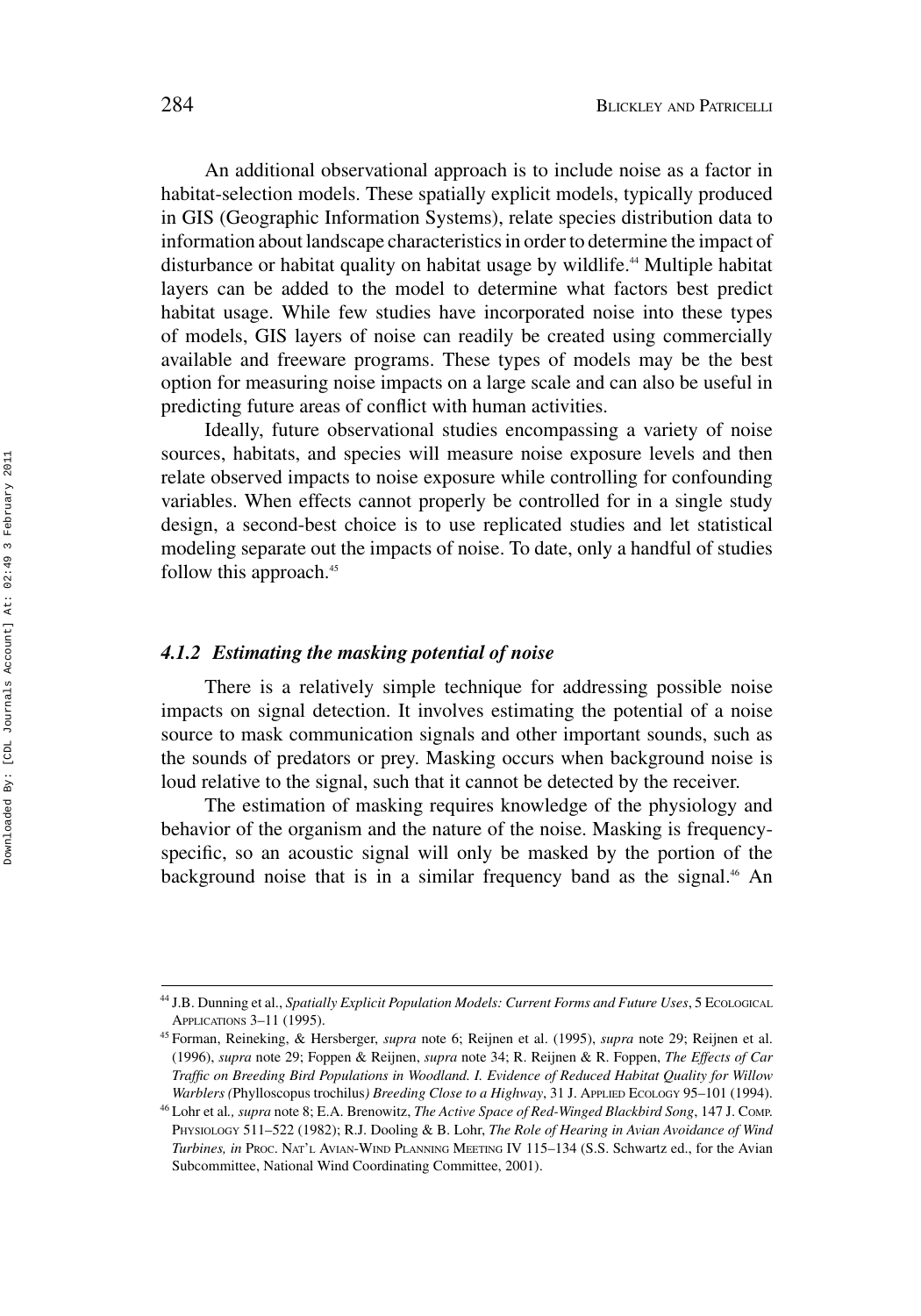estimation of masking requires, $47$  first, the audiogram of the focal species; $48$ second, the absolute amplitude and frequency spectrum of the noise;<sup>49</sup> third, the absolute amplitude and frequency spectrum of the vocalization or sound of interest; and fourth, the critical ratio for the focal species.<sup>50</sup>

With this information, masking is estimated by determining how introduced noise changes the "active space" of the signal, which is the area around the sender where the signal can be detected by receivers.<sup>51</sup> Intuitively, there is less masking when signals have a different frequency profile than noise, when noise is quiet, when signals are loud and/or when animals are close together when communicating. Conversely, masking is most problematic when signal and noise have similar frequency profiles, when noise is loud, when calls are quiet, and/or when calls are used over large distances.<sup>52</sup>

There are, however, limitations to masking estimations. The method described addresses only the potential impacts of masking animal vocalizations or other sounds and cannot estimate other impacts of noise, such as startling or chronic stress. Further, in the absence of specific information about the auditory physiology and behaviors of the focal species, estimates of masking using this method may be either too conservative or too liberal. Estimates can be too conservative, for example, in situations in which the mere detection of a vocalization is an insufficient basis for extracting necessary information from the sound.53 Estimates can be too liberal if as part of their communication

<sup>47</sup> For detailed methods on calculating masking potential, *see* R.J. Dooling & J.C. Saunders, *Hearing in the Parakeet (*Melopsittacus undulatus*): Absolute Thresholds, Critical Ratios, Frequency Difference Limens, and Vocalizations*, 88 J. COMP. PHYSIOL. 1–20 (1975).

<sup>&</sup>lt;sup>48</sup> A measure of how hearing sensitivity varies with the frequency of the sound. In general, birds do not hear as well as mammals in very low or high frequencies, or use them to communicate. Dooling & Popper, *supra* note 1.

<sup>&</sup>lt;sup>49</sup> A measure of how much energy is present in each frequency band of the sound.

<sup>&</sup>lt;sup>50</sup> This is the difference in amplitude between signal and noise necessary for detection of the signal. For a generalized bird, the critical threshold ranges from approximately 26 to 28 dB between 2 and 3 kHz, meaning that a typical bird cannot hear a 2–3 kHz vocalization unless the vocalization exceeds the background noise in that frequency range by 26–28 dB. In general, birds have higher critical ratios than mammals, making them worse at discriminating signals in noise. If measurements for these parameters are not available for the focal species, then information from closely related species may be used as a substitute. However, this may be misleading if the species of interest has particularly strong or poor hearing capabilities relative to the substitute species. Dooling & Popper, *supra* note 1; Lohr et al., *supra* note 8; Dooling & Saunders, *supra* note 45.

<sup>51</sup> Lohr et al*., supra* note 5; Brenowitz, *supra* note 39.

<sup>52</sup> Lohr et al*., supra* note 5; Bee & Swanson, *supra* note 15; G. Ehret & H.C. Gerhardt, *Auditory Masking and Effects of Noise on Responses of the Green Treefrog (*Hyla cinerea*) to Synthetic Mating Calls*, 141 J. COMP. PHYSIOL. A 13–18 (1980); T. Aubin & P. Jouventin, *Cocktail-Party Effect in King Penguin Colonies* 265 PROC. R. SOC. B 1665–1673 (1998).

<sup>&</sup>lt;sup>53</sup> This would happen when humans can detect human voices, but not discriminate the identity of the speaker or the words being said. *See* Lohr et al., *supra* note 5, for a discussion of the difference between detection and discrimination.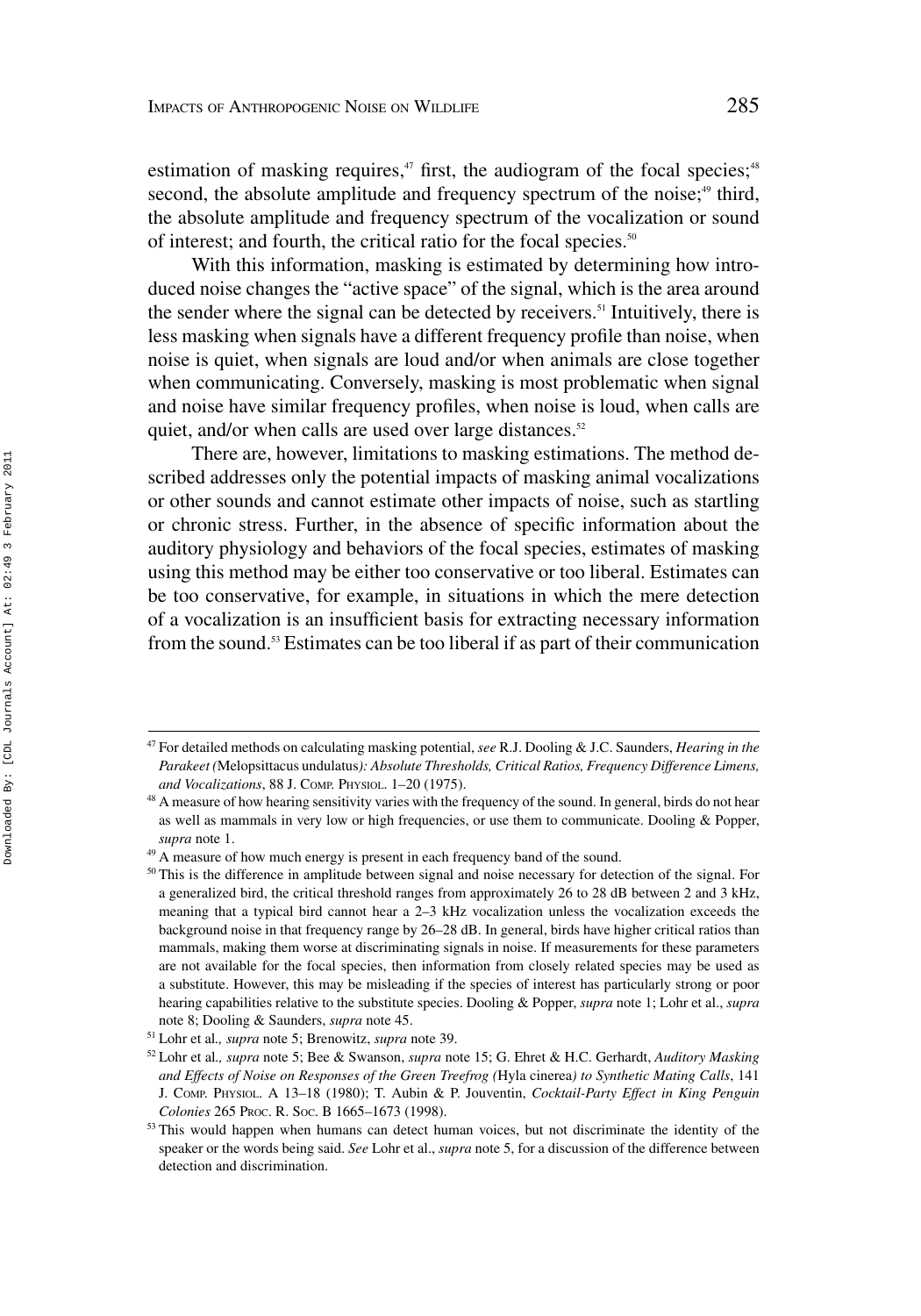animals use spatial cues,  $54$  co-modulation of frequencies,  $55$  or adjust their vocalizations to reduce masking.<sup>56</sup>

Because so many factors affect the degree of masking, there is a critical need for additional field studies to validate estimation techniques. The available work relating the potential for masking to observed individual- and population-level impacts<sup>57</sup> is just not a sufficient basis for knowing whether masking potential is a reliable predictor of how noise will impact wildlife. If the predictive power of measuring masking potential can be shown, researchers will then have a low-cost tool for predicting impacts in species about which little is known. Otherwise, masking analysis is most informative when used in concert with field studies that assess actual noise impacts. If a disruption of communication or decreased rates of prey capture in noisy areas can be demonstrated, then an analysis of the masking potential of a new noise source could be used to determine the area over which individuals are likely to be affected by that new source.<sup>58</sup>

## **4.2 The Experimental Approach**

Experimental manipulations of noise in the laboratory and the field are more powerful than observational studies in isolating the effects of noise and identifying the underlying causes of noise impacts because they deal more effectively with the problem of controlling for confounding variables. The following sections discuss their advantages and limitations.

#### *4.2.1. Laboratory experiments*

Laboratory studies introduce noise to captive animals and measure the impacts in a controlled environment. Studies using captive animals are the basis for much of what we know about the hearing range and sensitivity of a number of animal taxa<sup>59</sup> and about the ability of animals to detect and

<sup>&</sup>lt;sup>54</sup> The ability to hear sounds is improved if they are separated spatially. M. Ebata, T. Sone, & T. Nimura, *Improvement of Hearing Ability by Directional Information*, 43 J. ACOUSTICAL SOC. AM. 289–297 (1968); J.J. Schwartz & H.C. Gerhardt, *Spatially Mediated Release From Auditory Masking in an Anuran Amphibian*, 166 J. COMP. PHYSIOL. A 37–41 (1989).

<sup>&</sup>lt;sup>55</sup> Masking is reduced when the noise has amplitude modulation patterns that make it distinct from the signal. G.M. Klump & U. Langemann, *Co-Modulation Masking Release in a Songbird*, 87 HEARING RES. 157–164 (1995).

<sup>56</sup> Patricelli & Blickley, *supra* note 10; Rabin & Greene, *supra* note 10; Warren et al*., supra* note 10; Slabbekoorn & Peet, *supra* note 17.

<sup>57</sup> Rheindt, *supra* note 18.

<sup>58</sup> Lohr et al., *supra* note 8.

<sup>59</sup> Dooling & Saunders, *supra* note 45; K. Okanoya & Robert F. Dooling, *Hearing in the Swamp Sparrow,* Melospiza georgiana, *and the Song Sparrow,* Melospiza melodia, 36 ANIMAL BEHAV. 726–732 (1988); H.E. Heffner et al., *Audiogram of the Hooded Norway Rat*, 73 HEARING RES. 244–247 (1994); H.E. Heffner & R.S. Heffner, *Hearing Ranges of Laboratory Animals*, 46 J. AM. ASS'N LABORATORY ANIMAL SCI. 20–22 (2007).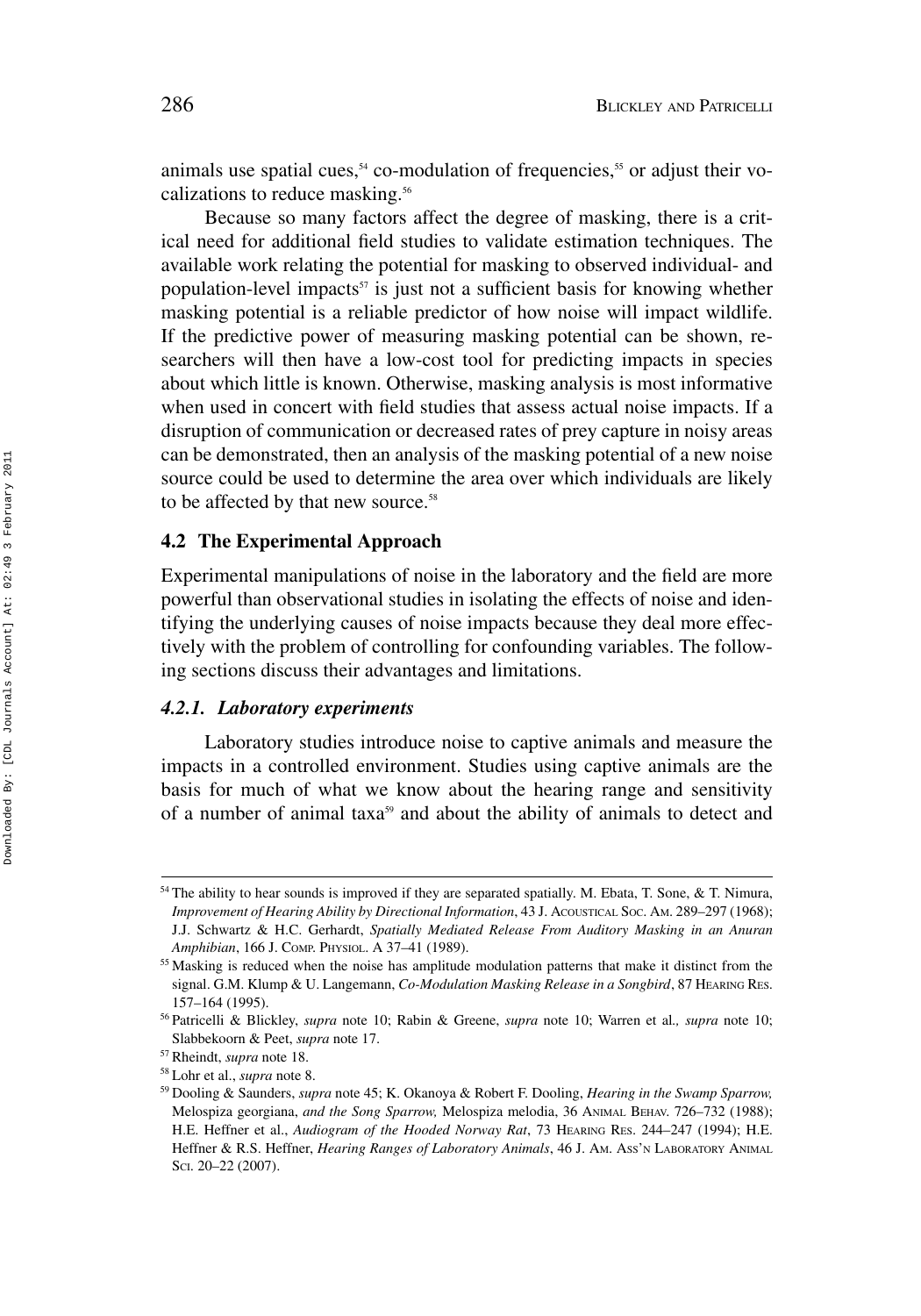discriminate sounds in the presence of background noise.<sup>60</sup> These psychoacoustic studies are critical for assessing masking potential, and provide a physiological and morphological basis for predicting which species are most likely to be impacted by introduced noise.<sup>61</sup> Laboratory studies also provide insight into the physiological and behavioral impacts of noise, and the potential consequences of masking for breeding individuals.<sup>62</sup> As noted earlier, they demonstrate impacts on pair-bonding<sup>63</sup> and the amplitude at which vocalizations are produced.64 They do not address, however, the long-term consequences of these behavioral changes, which remain unclear and need further study both in the laboratory and in the field.

Traditionally, psychoacoustic studies use white noise or pure tones to measure hearing ability and noise effects.<sup>65</sup> Recent studies also address the effects of anthropogenic noise directly, increasing their relevance to conservation. Lohr and colleagues, for example, measured the masked thresholds of natural contact calls for budgerigars (*Melopsittacus undulates)* and zebra finches, in the lab using simulated traffic noise, allowing them to predict how traffic noise affects the distance at which vocalizations can be detected by receivers<sup>66</sup>

The environmental control that gives laboratory studies their analytic power can also be a disadvantage, if there is reason to believe that the response of animals to noise in a laboratory setting will be different from that of animals in the wild, where natural variations in the environment and in animal populations can affect the impact of noise. When increased physiological stress from noise is experienced, for example, in combination with habitat loss, synergistic effects on animals will magnify the overall impact of development.

Laboratory studies also must be careful not to extrapolate findings from animals that thrive in captivity to endangered animals, particularly since the

<sup>60</sup> Lohr et al*., supra* note 8; Dooling & Saunders, *supra* note 45; Klump & Langemann, *supra* note 53; L. Wollerman, *Acoustic Interference Limits Call Detection in a Neotropical frog* Hyla ebraccata, 57 ANIMAL BEHAV. 529–536 (1999).

<sup>61</sup> Dooling & Popper, *supra* note 1.

<sup>62</sup> Marler et al*., supra* note 14; Ryals et al*., supra* note 14; J. Syka & N. Rybalko, *Threshold Shifts and Enhancement of Cortical Evoked Responses After Noise Exposure in Rats*, 139 HEARING RES. 59–68 (2000); D. Robertson & B.M. Johnstone, *Acoustic Trauma in the Guinea Pig Cochlea: Early Changes in Ultrastructure and Neural Threshold*,3HEARING RES. 167–179 (1980).

<sup>63</sup> Swaddle & Page, *supra* note 19.

<sup>64</sup> J. Cynx, et al., *Amplitude Regulation of Vocalizations in Noise by a Songbird,* Taeniopygia guttata, 56 ANIMAL BEHAV. 107–113 (1998); Marty L. Leonard & Andrew G. Horn, *Ambient Noise and the Design of Begging Signals*, 272 Proc. R. Soc. B 651–656 (2005). This finding has been corroborated with studies of birds in the field in Brumm, *supra* note 18.

<sup>65</sup> Dooling & Saunders, *supra* note 45; Klump & Langemann, *supra* note 53; Wollerman, *supra* note 53; J.B. Allen & S.T. Neely, *Modeling the Relation between the Intensity Just-Noticeable Difference and Loudness for Pure Tones and Wideband Noise*, 102 J. ACOUSTICAL SOC. AM. 3628–3646 (1997).

<sup>66</sup> Lohr et al*., supra* note 8. For other studies that introduce anthropogenic noise, see Weisenberger et al*., supra* note 7; Bee & Swanson, *supra* note 18.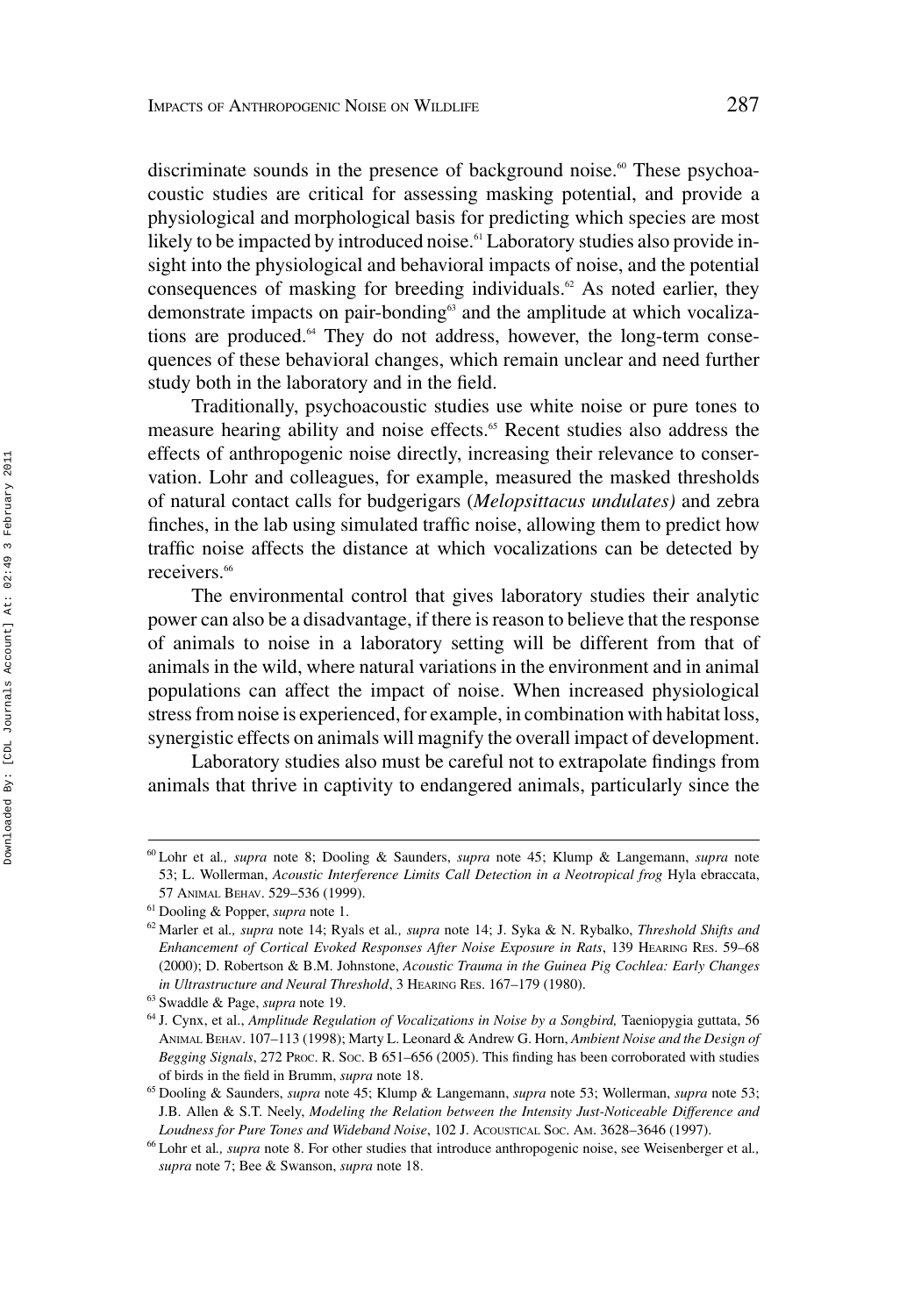animals chosen for laboratory study are often domesticated or otherwise show tolerance for human disturbance. Endangered animals, by contrast, are often driven to rarity due to their inability to tolerate environmental change, which may include sensitivity to noise.<sup> $\sigma$ </sup> The use of surrogate species would be unnecessary if the species of concern could be tested in the lab for noise response. But small population sizes and narrow tolerances often make it impossible to bring threatened or endangered species into the lab for such tests.

The use of anthropogenic noise in laboratory studies of noise effects, particularly noise that is likely to be affecting wild animals, increases the conservation applicability of such research and should be a future priority. Laboratory experiments must also be supplemented with field studies and other methods to fully understand the impacts of noise on wildlife.

### *4.2.2. Noise introduction experiments in the field*

Field experiments are another method for isolating and quantifying the impacts of noise on animals under natural conditions. The controlled introduction of noise can be accomplished either by creating noise in the field or by playing back the associated noise through speakers. The first approach has been used to investigate the impacts on wildlife of aircraft, machinery, and vehicles.<sup>68</sup> As is the case with observational studies, interpretations of this type of research are complicated by the problem of controlling for confounding variables, such as the visual and other disturbances, in addition to noise, associated with many sorts of environmental change. Compared to observational studies, however, field experiments offer greater opportunities to examine interactions among multiple associated stressors. They are also generally a more efficient use of scarce research resources and provide the ability to control for (or examine) seasonal effects, time-of-day effects, and other factors influencing responses to noise.

The second experimental approach, playing back noise that has been recorded from a source of interest or synthesized to match that source,<sup>69</sup> has the advantage that noise effects can be easily separated from other aspects of disturbance. Because noise introduction on a large spatial and temporal scale is logistically challenging in natural habitats, studies to date have been shortterm and relatively small in scale. A short-term experiment may be appropriate

<sup>67</sup> T. Caro, J. Eadie, & A. Sih, *Use of Substitute Species in Conservation Biology*, 19 CONS. BIOL. 1821–1826 (2005).

<sup>68</sup> Delaney, et al*., supra* note 24; P. R. Krausman, et al., *Effects of Jet Aircraft on Mountain Sheep*, 62 J. WILDLIFE MGMT. 1246–1254 (1998); A. Frid, *Dall's Sheep Responses to Overflights by Helicopter and Fixed-Wing Aircraft*, 110 BIOL. CONS. 387–399 (2003).

<sup>69</sup> Sun & Narins, *supra* note 39; A.L. Brown, *Measuring the Effect of Aircraft Noise on Sea Birds*, 16 ENV'T INT'L 587–592 (1990).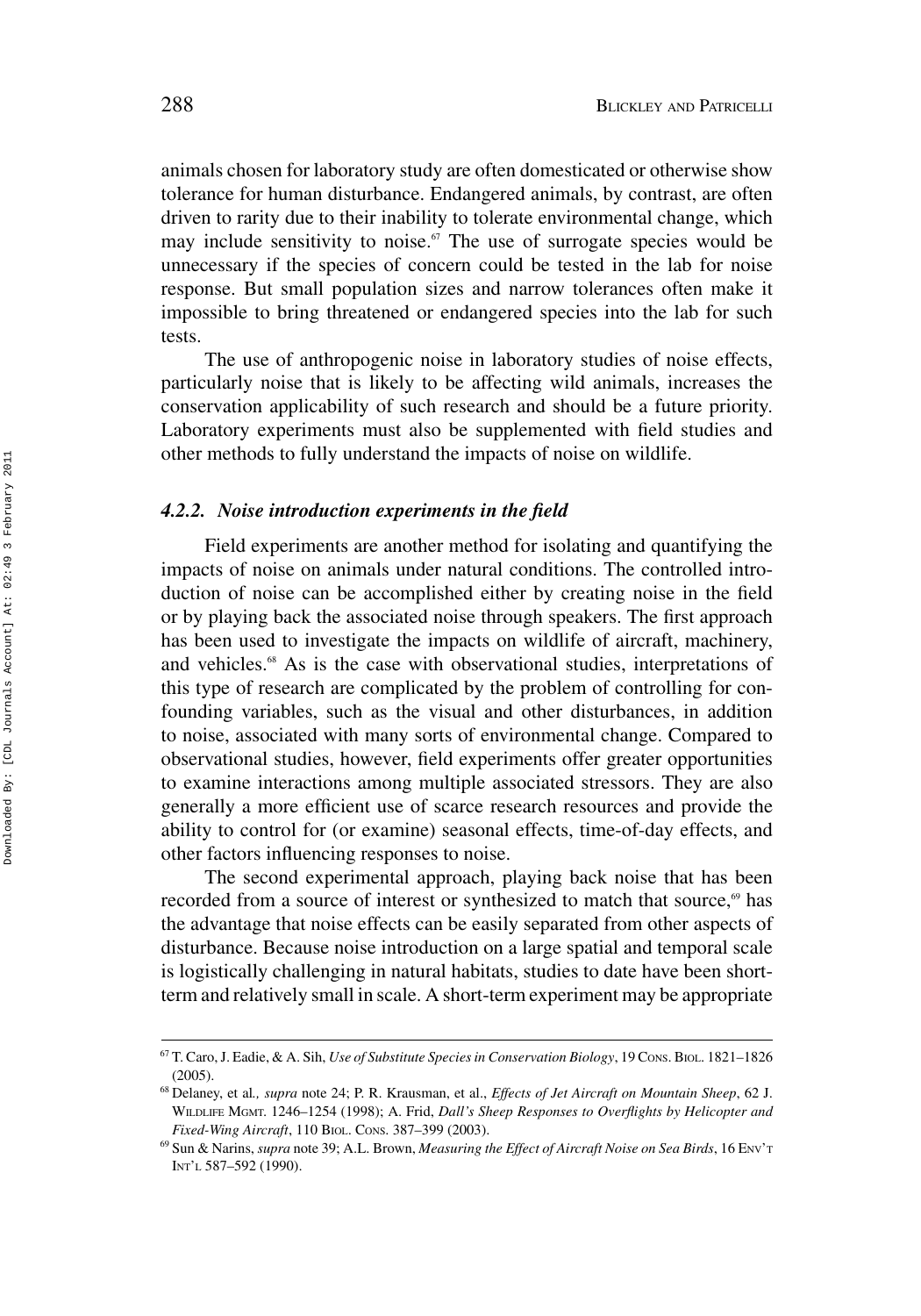for studying dynamic behaviors, such as call rate, startling, or avoidance, $\sqrt[n]{\ }$  but cannot address the longer-term individual- or population-level consequences of noise.

To illustrate study design for a long-term and large-scale noise introduction experiment, we describe our ongoing experiment in Wyoming, addressing the noise impacts of energy development on greater sage-grouse.

#### *4.2.2.1 Noise impacts on sage-grouse: A long-term field experiment*

Populations of this species are declining throughout their range in the interior West of the United States, $\pi$  enough to merit consideration for listing under the federal Endangered Species Act. Coal-bed methane (CBM) and deep natural gas extraction are increasing rapidly in sage-grouse habitats, and recent studies document dramatic declines in sage-grouse populations in areas of energy development.<sup>72</sup> However, incomplete knowledge of the causes of these declines is hampering the creation of effective management strategies.

Among the number of disturbances associated with energy development that impact sage-grouse, noise is particularly problematic in breeding areas downwind of development when it causes declines in male attendance, although attendance was not affected by visual disturbance from development.<sup>73</sup> In addition, the life history of sage-grouse makes them particularly vulnerable to disturbance from noise pollution. In the breeding season, males gather on communal breeding grounds (leks) to perform complex acoustic displays, used by females to locate leks and choose mates. The risk is that anthropogenic noise in sage-grouse habitat masks male vocalizations and interferes with reproduction. While there are rules governing the noise emitted during drilling of natural gas wells, exemptions are often granted and there has been little research demonstrating that stipulated noise levels reduce the impacts of development on sage-grouse, as well as other sensitive species.

Our multi-year, noise-introduction experiment on sage-grouse leks in an otherwise undisturbed area tries to separate the impacts of noise from other potential impacts of energy development. Two types of noise are of

<sup>70</sup> Weisenberger et al., *supra* note 7; Sun & Narins, *supra* note 39; Leonard & Horn, *supra* note 62; Brown, *supra* note 67.

<sup>71</sup> J.W. Connelly et al., Conservation Assessment of Greater Sage-Grouse and Sagebrush Habitats, Western Association of Fish and Wildlife Agencies. Unpublished Report. Cheyenne, Wyoming, 2004. Copy online at http://www.ndow.org/wild/conservation/sg/resources/greate sg cons assessment.pdf

<sup>72</sup> M.J. Holloran, Greater Sage-Grouse (*Centrocercus urophasianus*) Population Response to Natural Gas Field Development in Western Wyoming (2005) (unpublished Ph.D. dissertation, University of Wyoming) (accessible online from http://www.sagebrushsea.org/th\_energy\_sage\_grouse\_study2.htm); Brett L. Walker et al., *Greater Sage-Grouse Population Response to Energy Development and Habitat Loss*, 71 J. WILDLIFE MGMT. (2007); Dooling & Popper, *supra* note 1.

<sup>73</sup> Other factors at work include habitat loss, fragmentation, dust, air pollution, and West Nile virus. Connelly et al*, supra* note 64; Holloran, *supra* note 70; D.E. Naugle et al., *West Nile Virus: Pending Crisis for Greater Sage-Grouse*,7ECOLOGY LETTERS 704–713 (2004).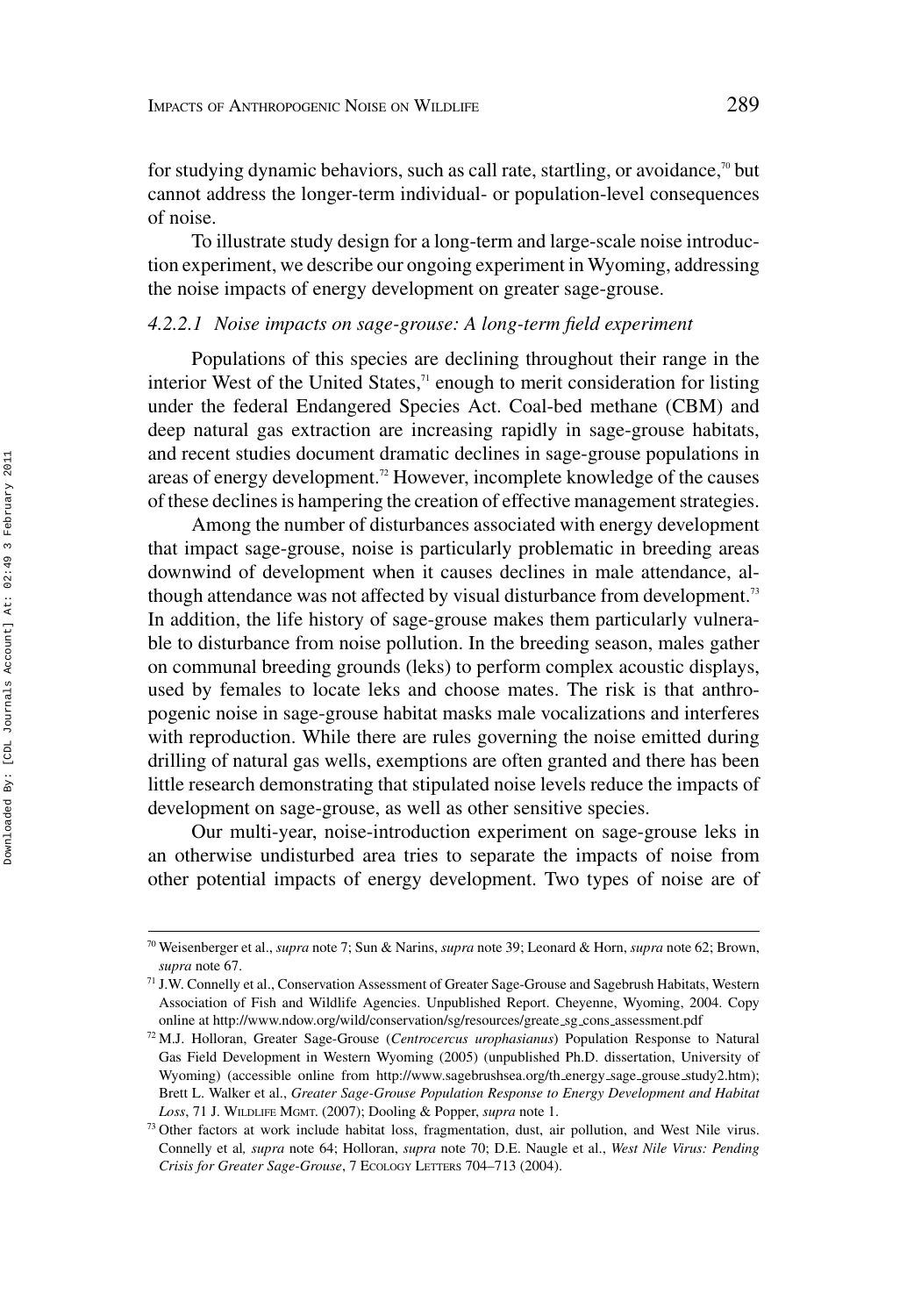primary interest, road noise and drilling noise. Both types are dominated by low frequencies, but drilling noise is high intensity, continuous noise, whereas road noise is intermittent with gradual increases and decreases in amplitude. Monitored leks are divided into pairs of control leks and leks with experimentally introduced noise.<sup>74</sup> Ideally, noise would be introduced at different levels on different leks to determine the noise threshold at which an impact can be observed. However, such a "dose-response" experiment would require a large sample of leks and that is logistically infeasible. The experiment, instead, creates a noise gradient across each lek, so that the effect of noise level on microhabitat use and behavior can be measured and noisetolerance thresholds estimated.

This experimental approach isolates and makes it possible to assess the impacts of noise on lekking sage-grouse at both the individual and population levels. The individual effects are analyzed from audio and video recordings, to determine whether individuals change the rate, frequency structure, and amplitude of their displays in the presence of noise, as has been found in other species.75 A non-invasive technique compares the relative stress levels of birds on experimental and control leks through analysis of stress hormones in feces.76 Population-levels effects of noise derive from comparison of lek attendance patterns on experimental and control leks over multiple seasons. This allows detection of noise impacts while controlling for natural variations in behavior, physiology, and larger-scale fluctuations in the population.

Although introducing noise in the wild is a powerful tool for measuring noise impacts on animals, it is only appropriate in certain circumstances. Noise introduction requires access, for example, to a population of animals residing in a relatively undisturbed area. Such a population may be unavailable in some species of concern, or the species may be too sensitive or rare to risk such an experimental manipulation. In addition, animals must be at fairly high densities in order to collect sufficient data for analysis, because it is difficult to create a noise disturbance over a large area using speakers.<sup>77</sup> During the breeding season, noise introduction can rely on battery-powered speakers, because leks are relatively small and have a high density of birds. This same

 $74$  Paired leks have similar size and location and are visited by researchers for counts on the same days. Noise is introduced at 70 dBF SPL (unweighted decibels) at 16 meters using three to four batterypowered outdoor speakers. This is similar to noise levels measured at  $\frac{1}{4}$ -mile from drilling rigs and main haul roads in Pinedale, Wyoming. Control leks have dummy speakers and are visited for "battery changes" with the same frequency as experimental leks.

<sup>75</sup> Patricelli & Blickley, *supra* note 13; Warren et al*., supra* note 13; Rabin et al., *supra* note 13; Rabin & Greene, *supra* note 13; Slabbekoorn & Peet, *supra* note 20.

<sup>76</sup> *See*, *e.g.,* Wasser et al*., supra* note 27.

<sup>77</sup> Most anthropogenic noise sources are very large, and it is extremely difficult to replicate loud noise over a large area from small speakers, since amplitude (and thus propagation) is limited by source size. This challenge is even greater when speakers are powered by batteries in remote field locations.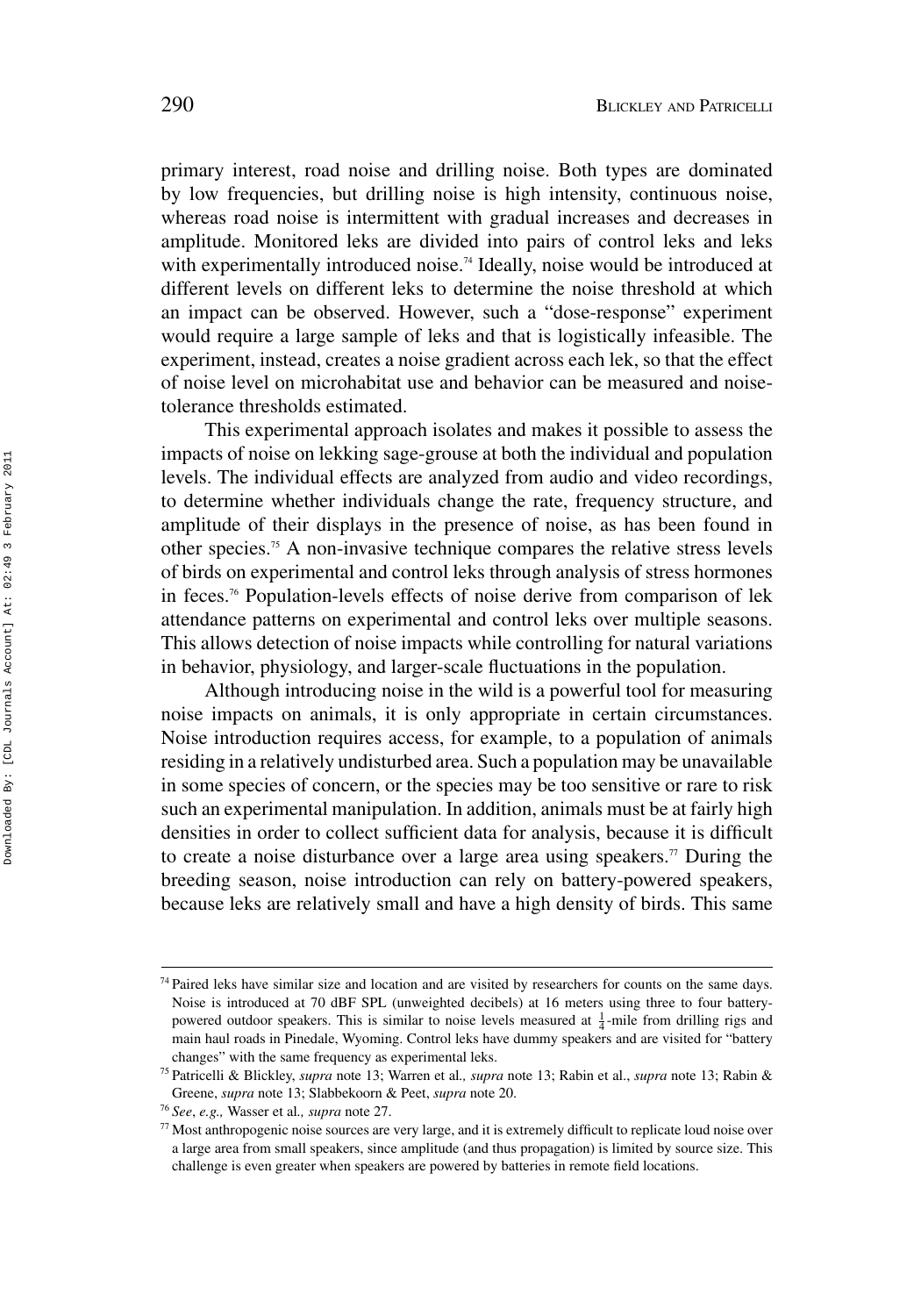approach is less able, however, to address noise impacts on nesting or overwintering behaviors, when sage-grouse are more dispersed.

In some situations, the use of semi-captive populations reaps some of the benefits of both field and laboratory studies, by increasing animal density in a more natural setting than is afforded by laboratory animal colonies. This approach is outside the scope of our current study. Another limitation of the experimental approach is that it underestimates (or even misses) the impacts of noise that occur in interaction with other forms of disturbance, such as the combination of noise pollution with an increase of raptor perches in energy development areas.<sup>78</sup> The combined effects will be larger than that attributable to either disturbance alone, but they can only be examined in observational studies and noise-source introduction experiments. This highlights, again, the need for multiple research approaches to measuring wildlife noise impacts.

There are very few experimental studies that use either noise-source introductions or noise playbacks, even though these experimental tools, used in a field setting or in naturalistic captive settings, are among the most powerful for understanding noise impacts on wild populations. Large-scale field experiments are expensive and logistically challenging. They do, however, appear to be warranted, particularly when observational studies and measurements of masking potential suggest a likely role for noise in impacting wild animals. Future field research should also focus on validating results and methods from laboratory studies, thus increasing the ability to apply lab studies and estimates of masking potential to the development of effective mitigation measures and predictions about the impacts future development is likely to have on wildlife.

# **5. FUTURE DIRECTIONS AND POLICY RELEVANCE**

Even though the rapid spread of human development and associated anthropogenic noise have impacts on wildlife, it is not always logistically, politically, or economically feasible to eliminate or even minimize noise. The more common policy approach is to set noise standards, in the hope of limiting the levels of noise that development produces. The production of noise can then be reduced structurally<sup>79</sup> or operationally<sup>80</sup> to meet these standards. Road noise, for example, can be reduced through the use of certain types of asphalt, although these road surfaces can also have lower durability, lower traction, and higher cost than noisier varieties. Road noise can also be decreased by noise barriers, but these may cut off migration routes and exacerbate rather than

<sup>78</sup> Connelly et al*., supra* note 69.

 $79$  Noise can be reduced structurally by using alternative materials and architecture, such as noise barriers, to reduce sound production and propagation.

<sup>&</sup>lt;sup>80</sup> Noise can be reduced operationally through limitations on the timing and frequency of noisy activities, for example, by avoiding shift changes that occur at 7:00 a.m., in the peak lekking hours of sage-grouse.